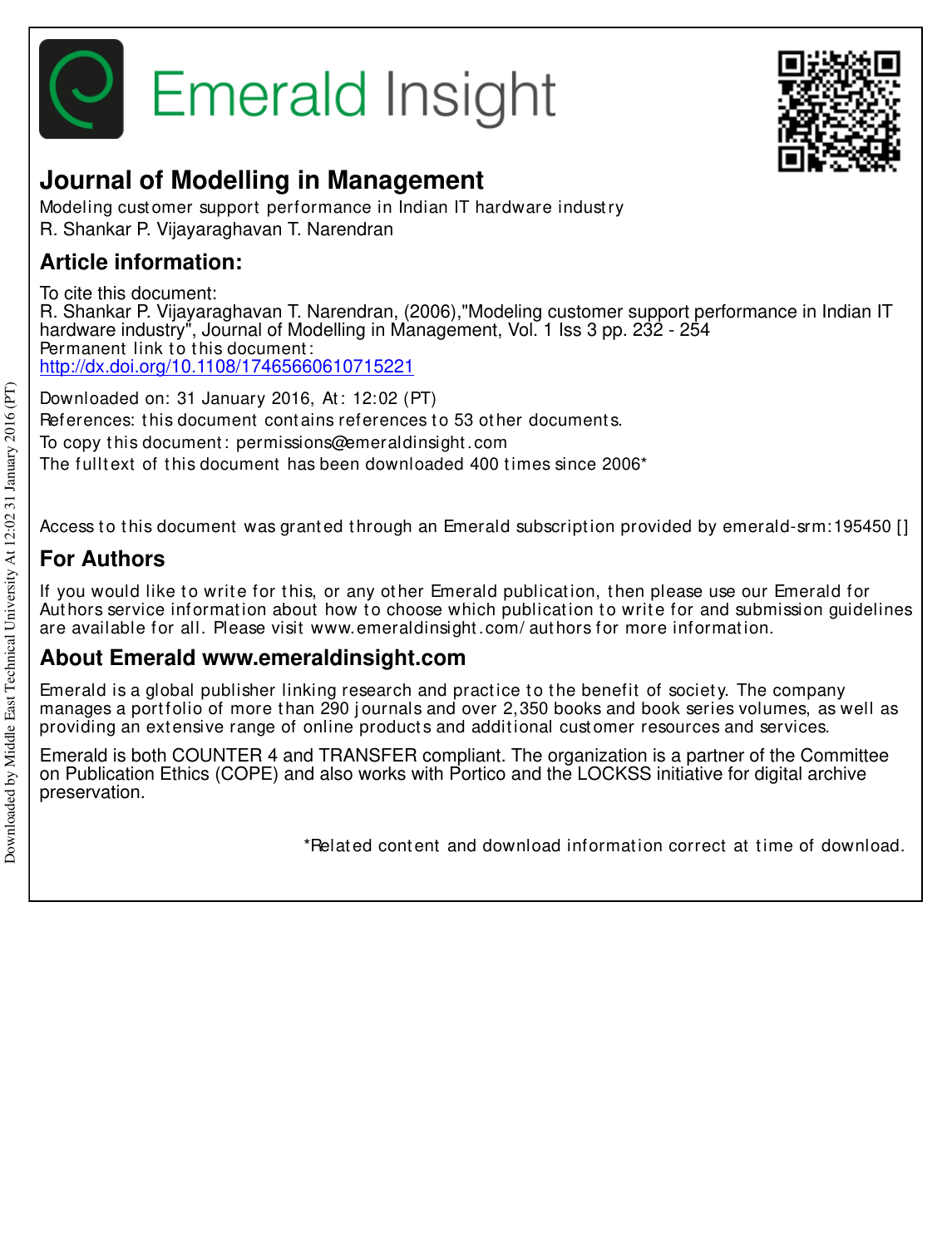

The current issue and full text archive of this journal is available at www.emeraldinsight.com/1746-5664.htm

# Modeling customer support performance in Indian IT hardware industry

R. Shankar

*Institute of Management Technology, Ghaziabad, India, and* P. Vijayaraghavan and T. Narendran *Department of Management Studies, Indian Institute of Technology, Chennai, India*

## Abstract

Purpose – Customer support assumes strategic importance in India for branded IT-hardware products. An authorized service center and a stream of specialized service centers undertake field services and represent a sale-territory's support network. "Time constrained" service men have to deliver customized service meeting a promised time-standard. The stochastic demand for support services severely mars the customer response resulting in poor service quality. A manufacturer has to address the following decisions under these conditions: what is the ideal staffing level in a territory considering restricted server availability? What will be the impact of changing the staffing levels on customer service level? This study develops an analytical model to address these decisions.

Design/methodology/approach – The study identifies the variables underlying stochastic service demand through a field survey and determines the demand distribution. Applying *stochastic* principles the study derives relation between field staffing level and customer response considering server time constraint. Study performs statistical analysis to validate this model with real time data on variables collected from the field survey.

Findings – The outcomes of analysis reveal the following findings: this model can be applied in service systems where a time constrained server has to deliver expected level of performance (research implication); and increasing field staffing levels obscures the significant difference between the customer waiting times under very high levels of uncertain demand (practical implication).

Originality/value – The study derives relation between the staffing levels and customer waiting time considering uncertain demand with restricted working hour conditions.

Keywords Stochastic modelling, Demand forecasting, Customers, India, Electrical goods

Paper type Research paper

## Introduction

Customers evaluate products based on the purchase and consumption experiences over time (Fornell, 1992; Fournier and Mick, 1999). Customer satisfaction results when the product's performance matches with customer expectations after the purchase. Repeat purchase behavior stems from customer satisfaction (Sharma and Lambert, 1990). This in turn improves market share and profitability (Anderson *et al.*, 1994; Crosby *et al.*, 1990; Leuthesser and Kohli, 1995; Reichheld and Sasser, 1990). To enhance positive assessment of product, manufacturers offer post-purchase assistance to customers called customer support (Goffin, 1999). Customer support is a critical element of product's market success (Lele and Karmarkar, 1983).

Generally, firms possess distinctive competencies or processes that create competitive differentiation called capabilities (Conant *et al.*, 1990). Logistic capabilities of a firm



Journal of Modelling in Management Vol. 1 No. 3, 2006 pp. 232-254  $©$  Emerald Group Publishing Limited 1746-5664 DOI 10.1108/17465660610715221

JM2 1,3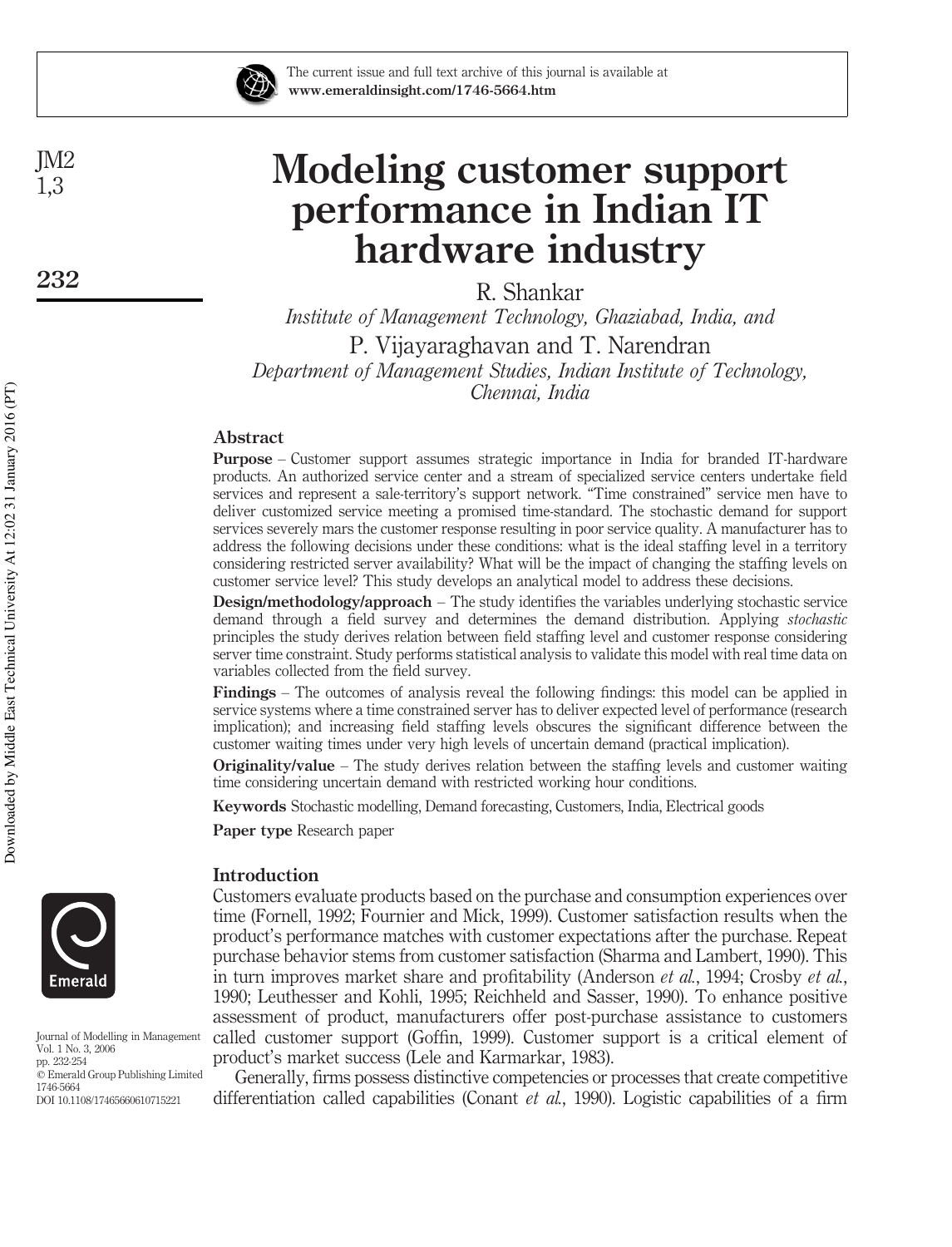create market differentiation in customer service (Anderson *et al.*, 1994). Manufacturers of high-tech products establish logistic capabilities for customer support (Armistead and Clark, 1992; Goffin, 1999). Maltz and Maltz (1998) identify the need for analytical tools in any logistics system to measure customer service in some specific settings. Hence, this study was aimed to model and evaluate the performance of a specific type of logistic system, viz. customer support system. Literature regards customer support as a neglected area that requires research priority (Hull and Cox, 1994; Loomba, 1996).

Customer support performance

233

Study draws inspiration from explicit appeal in the literature for research contributions in customer support. Existence of a strong relationship between supply chain management (SCM) and customer services (Christopher, 1998) constitutes the study's basic framework.

#### About this study

This study models customer support performance in Indian IT hardware industry applying stochastic principles. The model captures uncertainty involved in customer arrival rate through its underlying variables. A field survey identifies and elicits these variables underlying uncertain demand to determine the arrival distribution.

These real-time data on variables are applied in the developed model to compute the theoretical values of customer waiting times. The study validates the model performing statistical analysis with theoretical values with industry prescribed (contractual) waiting time. Following sections organize the study towards this purpose.

## Environmental context of the problem

To model customer support performance, an exploratory study (in-depth interview and secondary record survey) that investigates the issue was conducted. The out comes of exploratory study addresses management decision, questions and "environmental context" of this research problem. Problem's environmental context brought to light the customer support practices followed in Indian IT-hardware industry.

## *Customer support in Indian IT-hardware industry*

Customer support in India is basically a "contractual agreement" signed by the buyer and seller of PC. As per the agreement, manufacturer promises a list of services that includes installation, upgradations, user training, repairs and maintenance after the purchase of the product. These services are delivered through manufacturer's "customer support" network in a territory that comprise of authorized and specialized service centers. Following points present the manner in which customer support services are executed in a sale-territory:

- . A PC customer receives the company contact details for "product support" (authorized service center) while buying the product. The "contact modes" include telephone, e-mail, contact-in person, etc. to approach for after-sale problem.
- . On receipt of a customer request, an authorized service center diagnoses the details and registers the nature and specificity of customer request.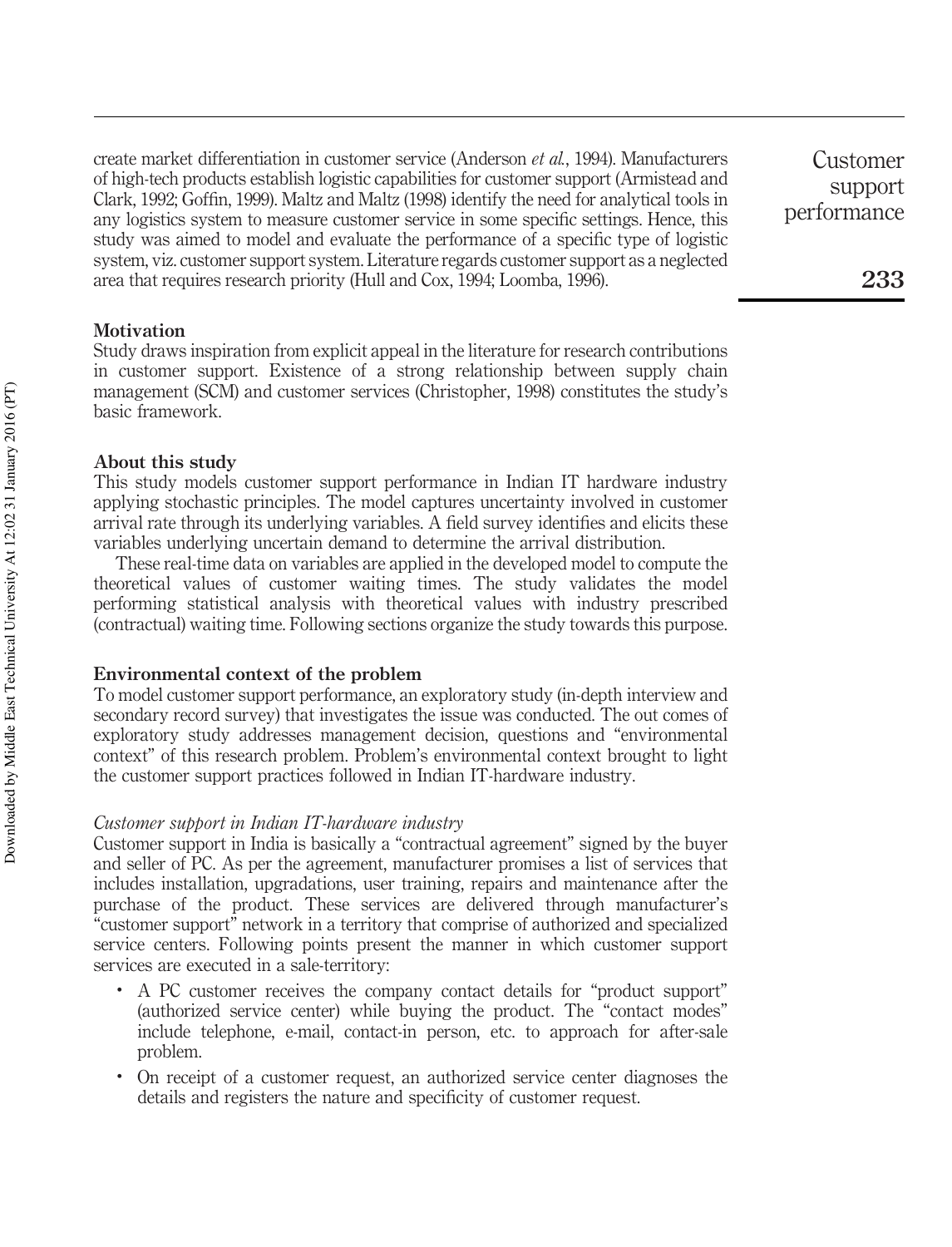| • The authorized service center then raises a "request order" with a number (called |  |  |
|-------------------------------------------------------------------------------------|--|--|
| ticket number) and conveys the customer.                                            |  |  |

- . Based on the specificity and complexity of the customer request, the authorized service center schedules and sends its service personal to the customer's point to fulfill the customer requests.
- . Authorized service center diverts certain number of requests to "specialized" service centers based on the relevancy. "Authorized" service centers face the "part" or "replacement" inventory shortage pertinent to certain customer calls. Such customer calls get diverted to "specialized" service centers.

More importantly the above privileges are extended to customers in warranty period or customers who have signed AMC agreement (annual maintenance contract). Service centers must comply with following conditions while fulfilling a customer's request. *General conditions*.

- . A field personal should reach the customer location and must have engaged in "request-fulfilling" process within a stipulated "time window" (say 5 hours) from the time of "request registration". Strictly speaking, a customer's request should be met within five hours.
- . A service center guarantees the fulfilled service request, e.g. of 90 days. This implies that the same customer problem will not surface again in next 90 days.
- . If the service center complies with all the above conditions, then the manufacturer will pay the service center as per the terms of partnership agreement at the end of the month.

*Critical conditions in fulfilling customer requests*.

- . For any delay in fulfilling the customer requests manufacturer deducts a stipulated percentage of service charge amount. For example, manufacturer deducts 20 per cent of due service charge if the service center fulfills the customer request the next working day.
- . The requests are attended on first-come first serve basis.
- . Service centers have to maintain inventory of all the relevant spares that comes under its "service specialization".

A survey on customer opinion revealed that promised time of five hours is not met in practice. Field staffing is one of the options that favor positive customer response. Given this environment context, a review of existing research works in literature was undertaken to study and model the performance of a customer support system in Indian context.

## Literature review

Customer support constitutes a major element of customer service. Hence, mandatory understanding of customer services was considered more appropriate.

## *Customer service - as understood from literature*

Customer services are termed "battleground of 90s, and has substantially gained the top management focus" (Woods, 1991). Historically, customer service has been nearly

JM2 1,3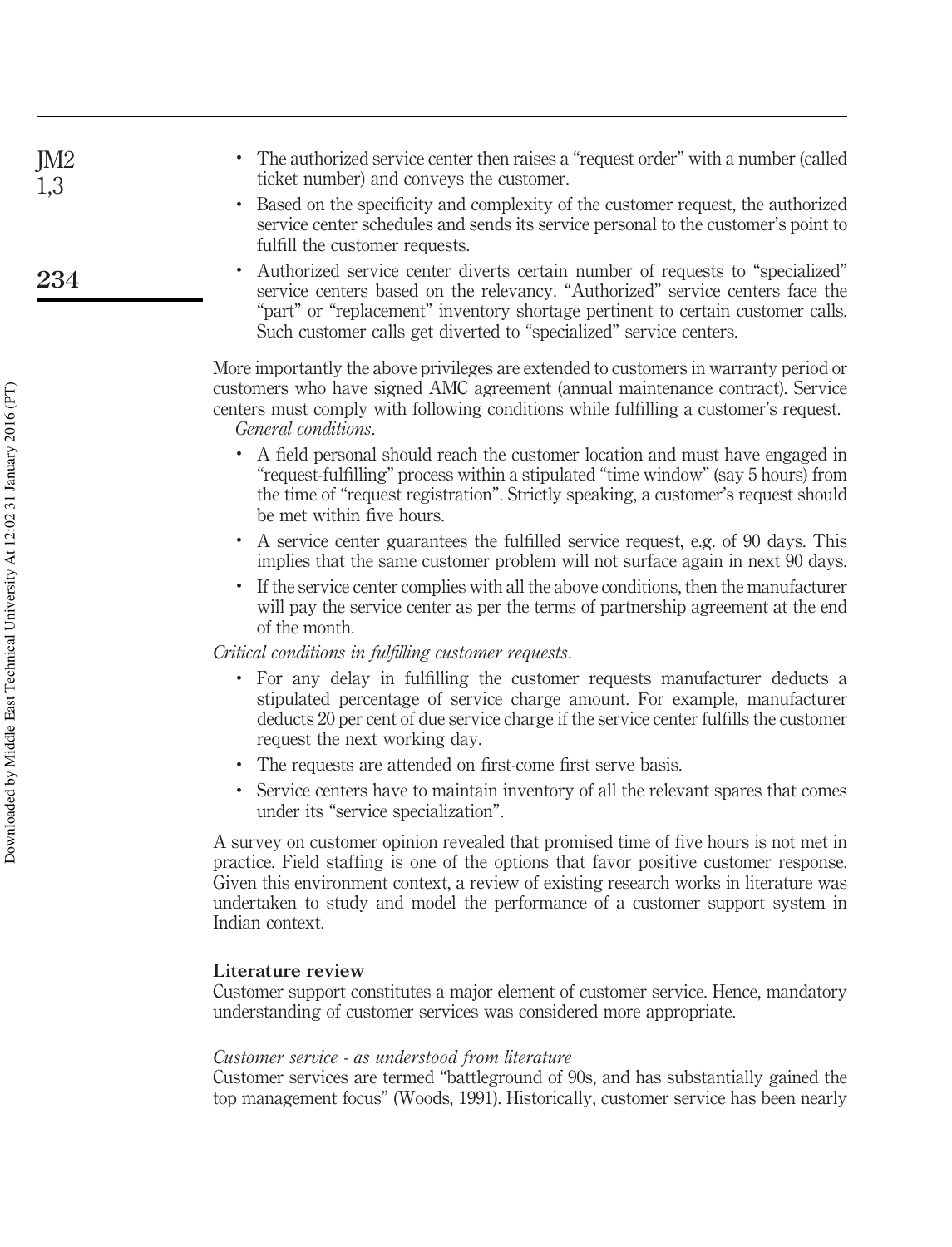synonymous with inventory availability and order cycle time. These quantitative measures do not completely explain the service levels (LaLonde *et al.*, 1988). Market growth has forced firms to comply with varied customer preferences (Davis and Manrodt, 1994; Stank *et al.*, 2003). Relevantly, literature captures all the customer preferences under two "dimensions of customer service" (Emerson and Grimm, 1998):

- . *Marketing dimension.* This dimension incorporates elements of customer service like terms of sale, customer service representative's competence, overall product quality and action on complaints that enhance possession utility.
- . *Logistics dimension.* Logistic dimension includes all elements of time, place and form utility. Services are quantified as percentage of orders filled, order-service time consistency, order accuracy, order status information, etc.

## *Developments in various areas of customer service – referenced from literature*

Tucker (1983) postulated the importance of viewing customer service from customer's perspective. As evidence to this phenomenon, empirical studies point out that firms configure their logistic systems considering customer preferences (Donaldson, 1995). "Customer preferences and perspectives must be incorporated into strategic decision-making and system design such that they are reflected in daily operational decisions" (Daugherty *et al.*, 1998). Such measures nurture customer loyalty and repurchase intent resulting in high market share and profitability (Innis and LaLonde, 1994).

In summary, customer satisfaction results when firms focus on key processes and activities defined by the customer as a part of SCM process (Lockamy *et al.*, 2000).

## *Measures of customer service*

An exclusive part of customer service literature measures customer service performance. LaLonde and Zinszer (1976) and Mentzer *et al.* (1989) suggest timeliness and consistency of order cycle time, inventory availability, etc. as measures of customer service. Davis and Manrodt (1994), Stank *et al.* (2003) and LaLonde, *et al.* (1988) include value-added services to this measure.

Parasuraman *et al.* (1985, 1991) recommended "reliability" (i.e. perform promised services consistently) as prominent measure of customer service. Maltz and Maltz (1998) suggest following improvements in measures of customer service:

- . elements of customer service should be objectively measured;
- . customer responsiveness requires detailed models for "real-world"; and
- . the above elements should be replicated in varied industry settings.

In essence, "customer responsiveness" signifies a prolific measure of customer service. Literature emphasizes objective measures for post-sale support also (LaLonde *et al.*, 1988). Such aspects are not sufficiently addressed in the literature.

## *Need for analytical modeling of service logistics systems*

The logistics success depends on data and information flow (Brock *et al.*, 2005). Sophisticated mathematical models have aided successful logistic system management (Coyle *et al.*, 1992; Simchi-Levi *et al.*, 2002). With logistics riding the management

Customer support performance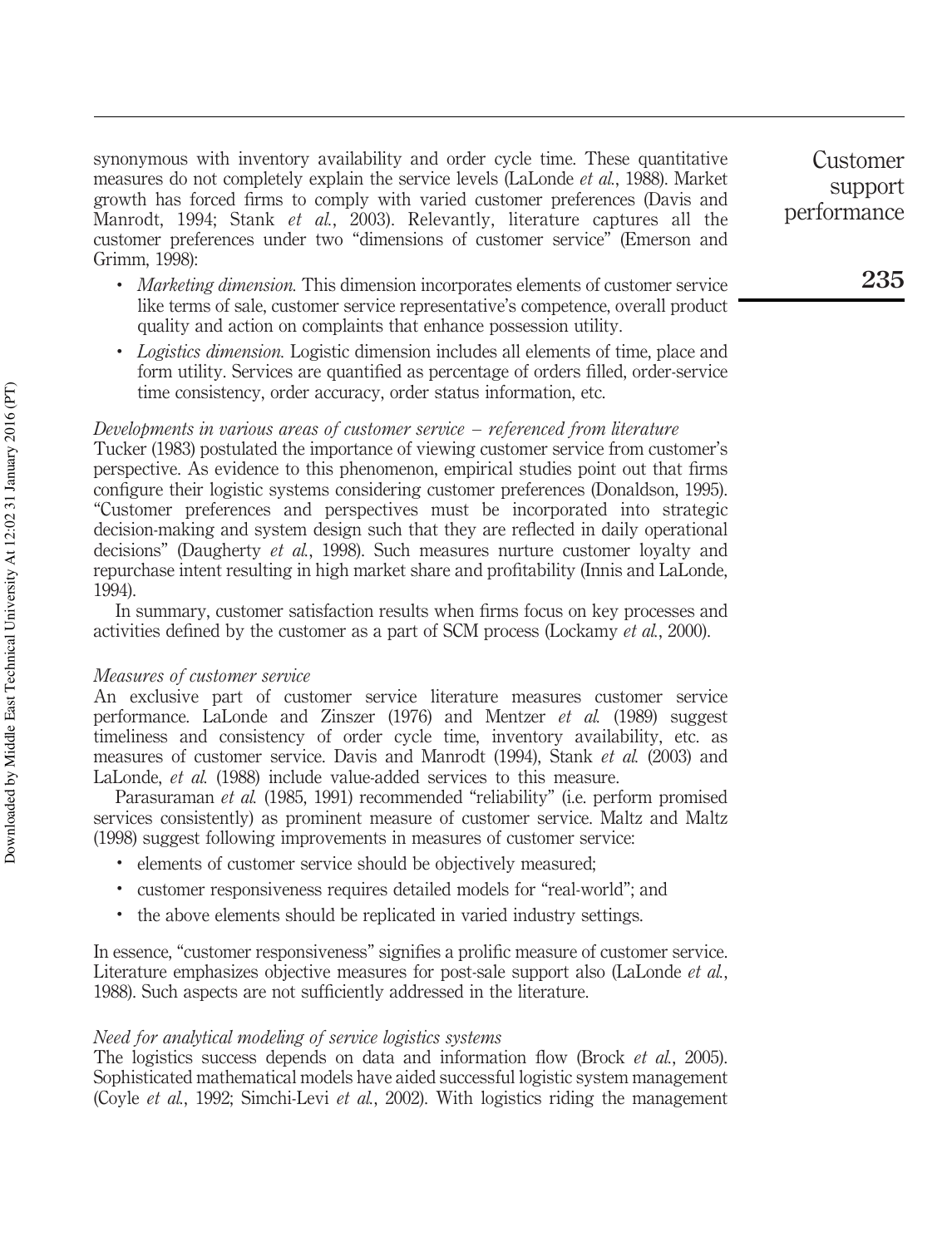forefront for many firms, desperate need for analytical models are felt. Latest studies testify the indispensable nature of analytical models in track and trace, improved service parts availability, business decision-making and logistics system control (Koh *et al.*, 2003; Schuster and Koh, 2004; Kar *et al.*, 2003; Brock, 2000; Engels *et al.*, 2004). This implies that analytical modeling can be applied in customer support.

*Customer support models in literature – status and background of the research problem* To model customer support system, existing service system models in literature were reviewed. Heyman (1968), Bell (1975), Lippman (1973), Eisenberg (1971) and Crabill *et al.* (1977) have modeled customer service systems with queueing theory. Bertsimas and Ryzin (1991), Bent and Hentenryck (2004) and Gendreau *et al.* (1996) developed analytical models incorporating queuing theory for complex service systems. Stochastic and dynamic variants of traveling sales man problem (TSP), vehicle routing problem (VRP) and traveling repairman problem (TRP) constitute important analytical models. Literature recommends probabilistic (stochastic) approaches for field service systems to capture the reality (Stecke and Aronson, 1985). Agnihothri and Karmarkar (1992) modeled customer support system with finite calling source and evaluated the highly uncertain server travel times. Bertsimas and Ryzin (1991) address a similar problem with dynamic vehicle routing problem (DVRP) model.

## *Importance of the research work*

The pursuit of modeling a customer support system in Indian context was conceptualized from Daugherty *et al.* (1998), Maltz and Maltz (1998) and Koh *et al.* (2003). Existing models (Agnihothri and Karmarkar, 1992; Bertsimas and Ryzin, 1991) provide study's model-base. Following points stress the study's importance:

- . the study offers real-time tool for practitioners in customer support to improve the customer response for delivering promised services in time; and
- . in the literature front, study's model adds some real-time constraints like server's working hour restriction and servers outsourcing option with non-poisson demand arrivals (function of several independent variables).

## **Objectives**

Outcomes of the exploratory study offered details on management decision, research questions, scope, actual problem and objectives addressed in this study.

## *Management decision (major question addressed by the research)*

How to improve the customer responsiveness in a product support system considering industry specific variables in the context of assured inventory availability?

The study identified "optimal field staffing level" as a remedy among various available alternatives for the above decision.

#### *Research questions*

The "management decision" requires various elements to be addressed in the study. The elements form the "modeling issues". Phrasing these issues give rise to research questions for the management problem:

JM2 1,3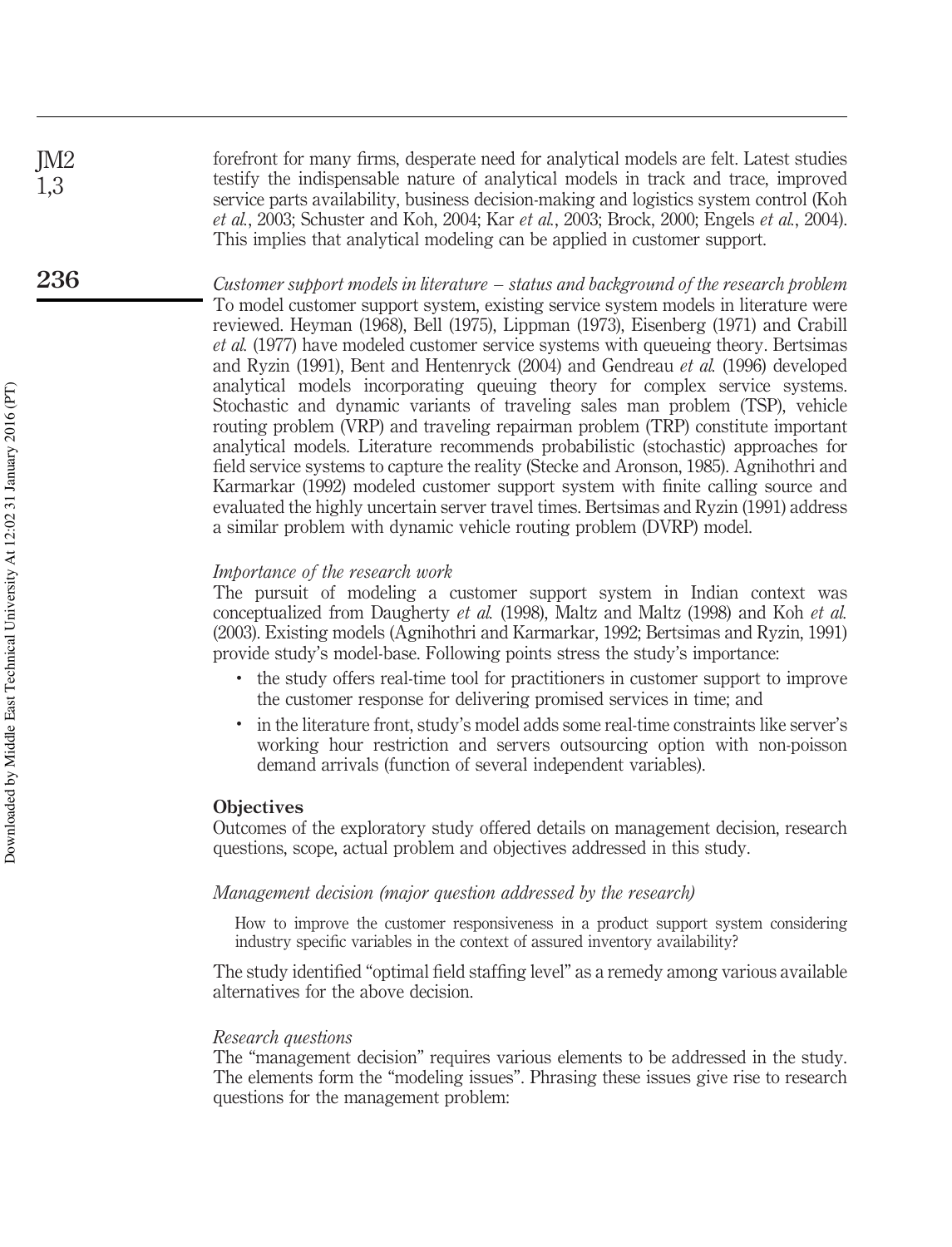- *RQ1.* Which independent variables influence the customer support demand?
- *RQ2.* With the knowledge of these variables how to address the stochastic demand?
- *RQ3.* Which decision variables (resources) should be considered for countering the stochastic demand?
- *RQ4.* How to mathematically relate the decision elements with the customer response under stochastic demand? If so, how to validate the mathematical relation?

## *Boundaries of the study (scope)*

*Conceptual boundary*. This study was carried out with following broad-level conceptual considerations:

- . customer support is one of the few vital elements of customer service (Emerson and Grimm, 1998);
- . firms establish logistical capabilities (processes) for efficient customer support (Daugherty *et al.*, 1998); and
- . reliability (Parasuraman *et al.* 1985, 1991) is an important measure of customer support (Goffin, 1998).

*Analytical boundary*. Analytical model building was based on assumptions resulted from the survey of customer support practices in India. These assumptions matched with problem addressed by Agnihothri and Karmarkar (1992) and offered following extension:

- . Territory has "N" machines (large number ensuring steady state demand arrivals). This extends Agnihothri and Karmarkar (1992) assumption.
- . "m" servers are responsible for the customer calls. Servers make sequential trips to calling customers strictly on "first-come first-serve" (FCFS) basis.
- . Customer call arrivals are based on several extraneous factors.
- . Servers work for a restricted "h" hours (implying restricted availability paradoxical to Agnihothri and Karmarkar (1992)). Servers are bound to offer 100 percent service fill rate within the working hours (*h*).
- . Onsite service, travel times are random variables with known distribution functions.
- . The term "customers" refer strictly to the customers who have signed annual maintenance contract (AMC) and those who are in the warranty period.
- . The system is featured with assured spare-part/tool and component inventory.

## *Research problem*

Refining the management decision resulted in the statement of research problem. The broad statement of research problem addresses the following issue:

How to improve the customer response efficiently in a product support system considering industry specific variables in the context of assured inventory availability?

Specific elements of the research problem include the following questions:

. Which independent variables impact customer response in different market segments?

Customer support performance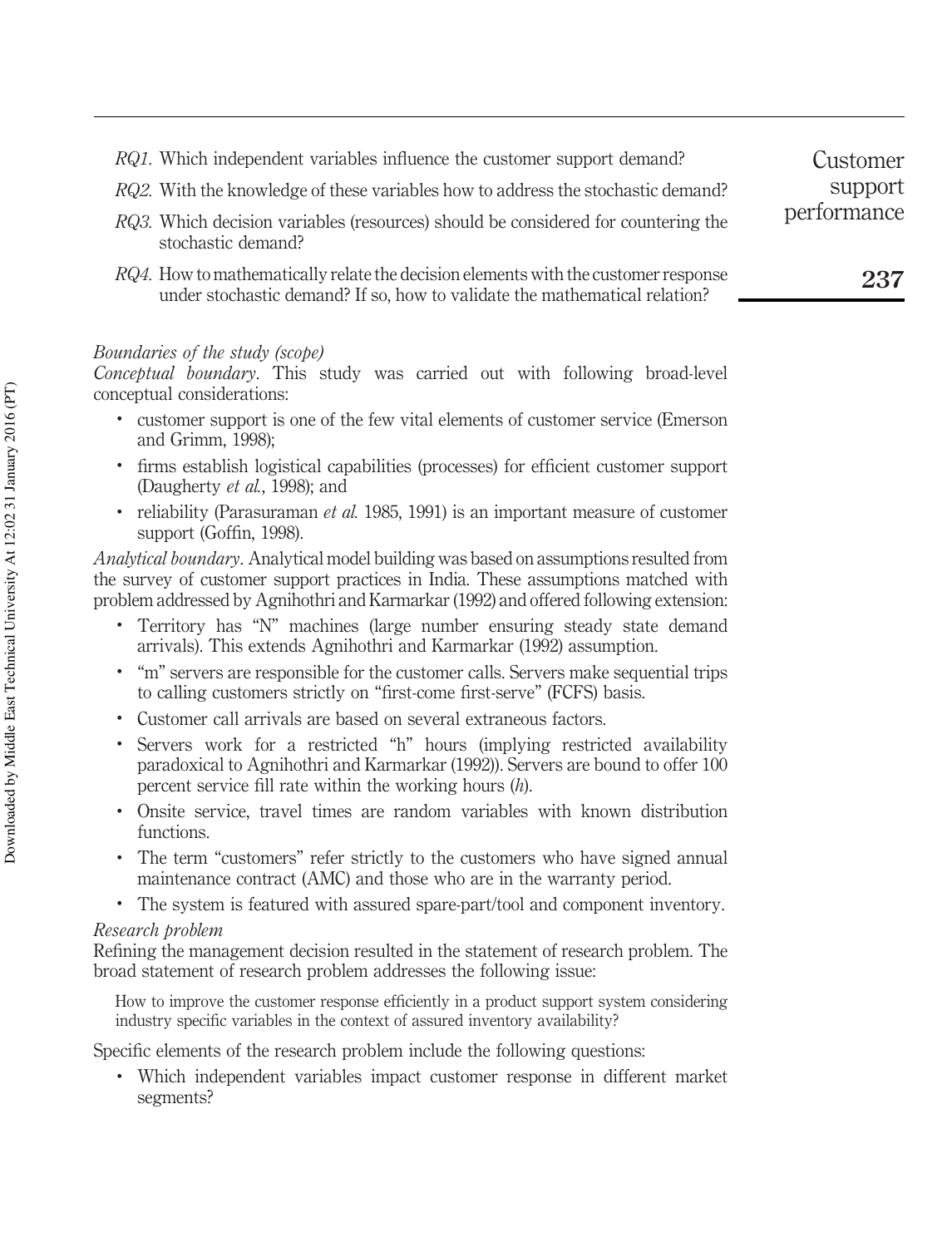- . Which decision elements can be controlled by the manufacturer to improve the customer response considering the practices followed in different market segments?
- . How to establish the relation between independent variables, decision elements and customer response in different segments?
- . 4 How to validate the above relationships between the variables and outcome for various market segments?

## *Objectives*

- . "To develop analytical model for customer support system in Indian IT-hardware industry considering influence of independent variables and related the decision elements with the outcome, viz. customer responsiveness."
- . "To validate the analytical model using real-time field data."

## Methodology

A broad outlook of research methodology is shown in the Figure 1. Exploratory study elicited the variables that impact customer support services in two market segments, viz. Assemblers and branded PC segments. The variables provided the input for analytical modeling of customer support systems. The analytical models thus built were validated with the field data and analysis.

*Data collection tool for the field data.* A structured questionnaire was designed to elicit the independent variables and decision elements from the service centers in a territory.

## *Modeling approach*

The exploratory survey provided the variables that underlie customer support practices. Based on the variables, the study has built an analytical model that relates these variables with the service standard, viz. customer waiting time using stochastic principles. Further, by collecting field data on service standard and variables used in the study, the study validates the model with statistical analysis.

## *Procedure*

Empirical distribution from field data implied existence demand fluctuation. Therefore, decision elements (field staffing levels and working hour) are factored into the mathematical derivation for customer wait along with fluctuation (Figure 2).

Model considers working hour duration of a service center. Model is evolved based on the events as presented in the following figure.

*Demand distribution.* Fluctuation levels of the incoming demand are uniformly spread from 10 to 60 percent of the base demand.

The study assumes a random time interval between epochs  $T_0$  and  $T_1$ . The notation  $T_{1\mathrm{k}}$ 

represents the arrival epoch of *k*th customer in the interval .

- $T_0$ time epoch denoting beginning of working hours.
- *T*1 time epoch marking the end of working hours.
- *n*<sub>1</sub> number of customers that request for customer service between  $T_0$  and *T*1 .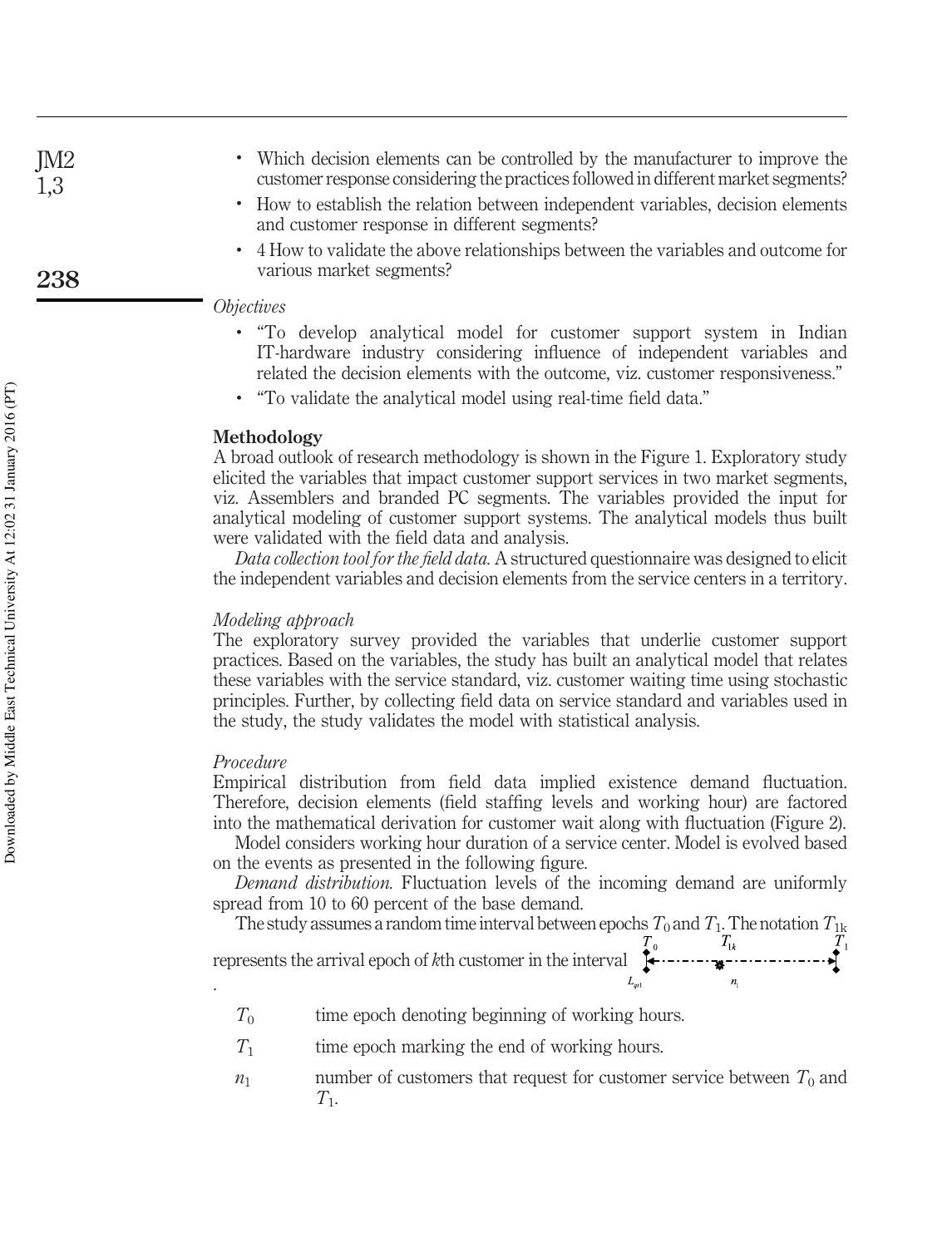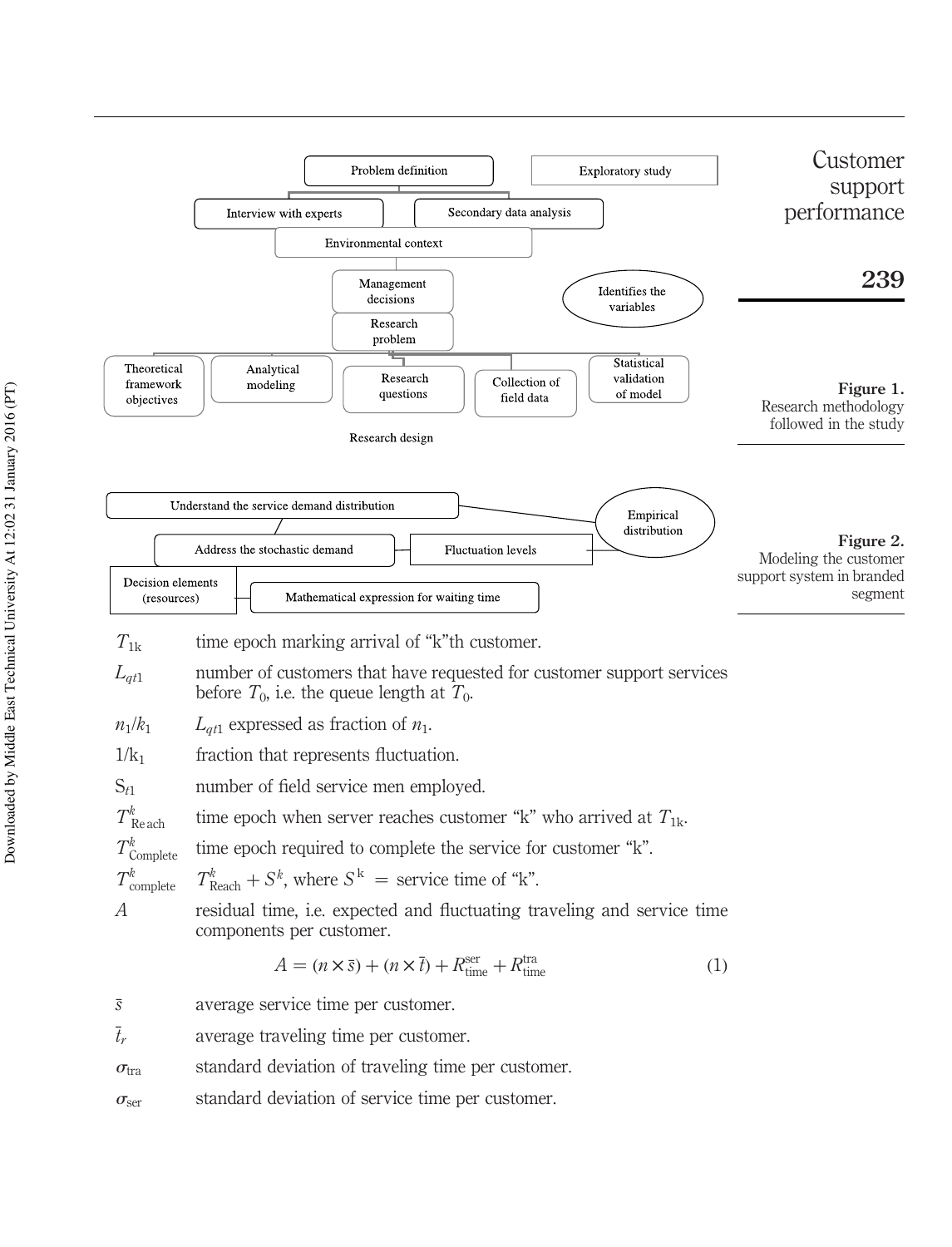$w_{1k}$  Waiting time of "k"<sub>th</sub> customer.

*w i*  $\phi_{\text{(ave)}}^i$  Average waiting time of 'i'th customer where  $i = 1, 2, ..., n_1$ .

## Determining the value of "A"

For  $\forall$  new customer arrival  $k_i$ , "n" customers are in the system and customer  $k_i$  has to wait for time "A":

$$
A = (n \times \bar{s}) + (n \times \bar{t}) + R_{\text{time}}^{\text{ser}} + R_{\text{time}}^{\text{tra}} \tag{2}
$$

where  $R_{\text{time}}^{\text{ser}} =$  residual service time and:

$$
R_{\text{time}}^{\text{ser}} = \frac{\lambda \times \overline{s^2}}{2 \times t} \tag{3}
$$

 $s^2$  = second moment of service time:

$$
\overline{s^2} = (\overline{s})^2 + \sigma^2 \tag{4}
$$

(or):

$$
E[x^2] = [E(x)]^2 + \text{Var}[x] \tag{5}
$$

 $s_i =$  service time of customer "I"  $\forall i = 1, 2, 3, \ldots n$  (Kleinrock, 1976).

Each  $s_i$  occupies some fraction of "W".  $s_i/W =$  fraction of "W" consumed by "I"  $\forall i = 1, 2, 3, \dots n$ , where:

$$
W = \sum_{i=1}^{n} s_i
$$

When  $k_i$ , entered the system, a fraction "z" of this fraction of service time before  $s_1$ would have been in the process. In addition, a fraction of "n-1" customers may detain the server for some time above *s*:

 $R_{time}^{ser} =$  [Fraction of service time taken by the first customer]  $(6)$ 

 $+$ [Fraction of  $n-1$  customers who detain the server for more than  $\overline{s}$ ]

For  $\forall$  each one of the customers who arrive in the system at various point of times, the value of  $R_{\text{time}}^{\text{ser}}$  assumes following equation:

$$
R_{\text{time}}^{\text{ser}} = \left[ \frac{\left( \int_0^1 z \, dz \right) \times \sum_{i=1}^n s_i \times \bar{s}}{t} \right] + \left[ \frac{\left( \int_0^1 z \, dz \right) \times (n-1) \times \sigma_s^2}{t} \right] \tag{7}
$$

Applying Wald's equation and solving for  $\left(\int_0^1 z dz\right)$ , we get the following equation:

JM2 1,3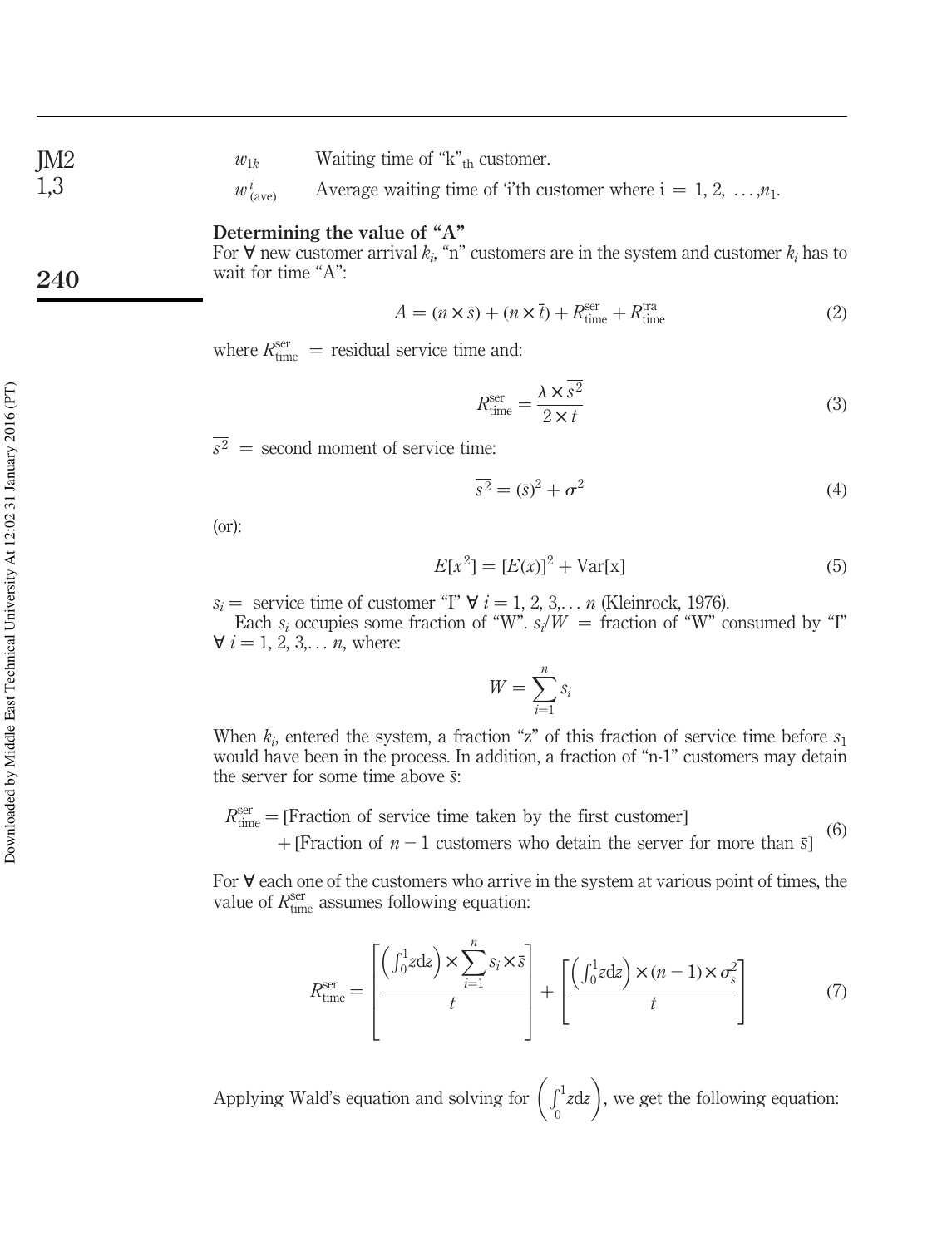$$
R_{\text{time}}^{\text{ser}} = \left[\frac{n \times (\bar{s})^2}{2 \times t}\right] + \left[\frac{n-1 \times \left[\frac{\sum_{i=1}^{n} (s_i - \bar{s})^2}{(n-1)}\right]}{2 \times t}\right]
$$
 (8)

$$
R_{\text{time}}^{\text{ser}} = \left[\frac{n \times (\bar{s})^2}{2 \times t}\right] + \left[\frac{\sum_{i=1}^{n} \left\{s_i^2 + (\bar{s})^2 - \left[2 \times s_i \times \bar{s}\right]\right\}}{2 \times t}\right]
$$
(9)

Again applying Wald's equation, we get the following formula:

$$
R_{\text{time}}^{\text{ser}} = \left[\frac{n \times (\bar{s})^2}{2 \times t}\right] + \left[\frac{n \times E(x^2)}{2 \times t}\right] + \left[\frac{n \times (\bar{s})^2}{2 \times t}\right] - \left[\frac{2 \times n \times (\bar{s})^2}{2 \times t}\right]
$$
(10)

By rearranging the components we get the following equation:

$$
R_{\text{time}}^{\text{ser}} = \left[\frac{n \times E(x^2)}{2 \times t}\right] + \left[\frac{2 \times n \times (\bar{s})^2}{2 \times t}\right] - \left[\frac{2 \times n \times (\bar{s})^2}{2 \times t}\right] \tag{11}
$$

Finally, the equation gets reduced to the following form:

$$
R_{\text{time}}^{\text{ser}} = \left[\frac{n \times E(x^2)}{2 \times t}\right]
$$

where  $n/t = \lambda$ , we get the following reduced form of equation (Bertsimas and Ryzin, 1991):

$$
R_{\text{time}}^{\text{ser}} = \left[\frac{\lambda \times E(x^2)}{2}\right] \quad \text{(or)} \quad R_{\text{time}}^{\text{ser}} = \left[\frac{\lambda \times \overline{s^2}}{2}\right] \tag{12}
$$

On similar lines, one can derive following expression of residual travel times:

$$
R_{\text{time}}^{\text{tra}} = \left[\frac{\lambda \times \overline{t^2}}{2}\right] \tag{13}
$$

where,  $t^2$  = second moment of travel time. These values were substituted in the equation  $A = (n \times \bar{s}) + (n \times \bar{t}) + R_{time}^{ser} + R_{time}^{tra}$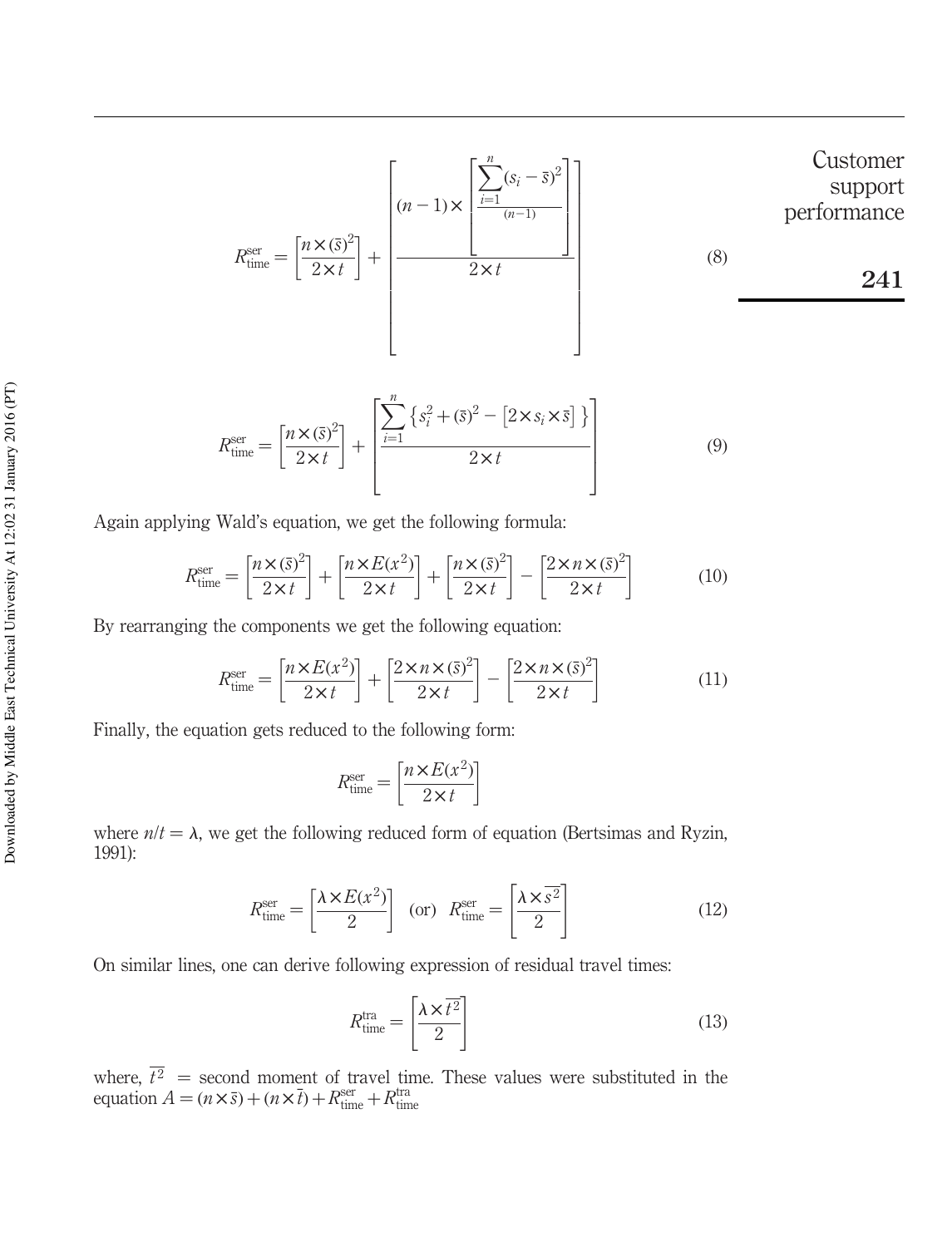Study then derives the waiting time of this customer in the following way:

$$
\frac{(T_{1k} - T_0)}{t_1} \times n_1 = \text{number of customers incident in the system at } T_{1k} \text{(after } T_0)
$$
\n(14)

$$
L_{qt1} = \frac{n_1}{k_1} =
$$
 number of customers incident in the system before  $T_0$  (15)

Equation  $(1)$  + equation  $(2)$  = total number of customers either waiting or availed service at  $T_{1k}$ .

Following equation expresses the time required to reach customer "k"  $(T_{\text{Reach}}^k)$ when the system has one service engineer:

$$
T_{\text{Reach}}^k = \left[\frac{(T_{1k} - T_0)}{t_1} \times n_1 \times A\right] + \left[\frac{n_1}{k_1} \times A\right]
$$
 (16)

The equation below describes time required to reach customer "k"  $(T_{\text{Reach}}^k)$  when the system has more than one (i.e. *St*<sup>1</sup> ) service engineers:

$$
T_{\text{Reach}}^k = \frac{\left[\frac{(T_{1k} - T_0)}{t_1} \times n_1 \times A\right] + \left[\frac{n_1}{k_1} \times A\right]}{S_{t1}}\tag{17}
$$

With *S*<sub>t</sub>1service engineers in the system, customer "k" stays in the system (completes his service), i.e.  $T_{\text{Complete}}^k$ , until the time mentioned in the following equation:

$$
T_{\text{Complete}}^k = \frac{\left[\frac{(T_{1k} - T_0)}{t_1} \times n_1 \times A\right] + \left[\frac{n_1}{k_1} \times A\right]}{S_{t1}} + A \tag{18}
$$

The equation below gives the exact waiting time of customer " $k$ " i.e.  $w_{1k}$  in the system:

$$
w_{1k} = \left\{ \frac{\left[ \frac{(T_{1k} - T_0)}{t_1} \times n_1 \times A \right] + \left[ \frac{n_1}{k_1} \times A \right]}{S_{t1}} + A \right\} - (T_{1k} - T_0) \tag{19}
$$

The system has to find mean waiting times of all the  $n_1$ customers that call for service during  $t_1$ . This requires the expression for  $\sum_{n=1}^{\frac{n_1}{2}}$  $w_{1k}$ 

$$
\sum_{k=1}^{n_1} w_{1k} = \left\{ \frac{\left[ \frac{\sum_{k=1}^{n_1} (T_{1k} - T_0)}{t_1} \times n_1 \times A \right] + \left[ \frac{n_1}{k_1} \times A \right]}{S_{t1}} + A \right\} - \sum_{k=1}^{n_1} (T_{1k} - T_0) \tag{20}
$$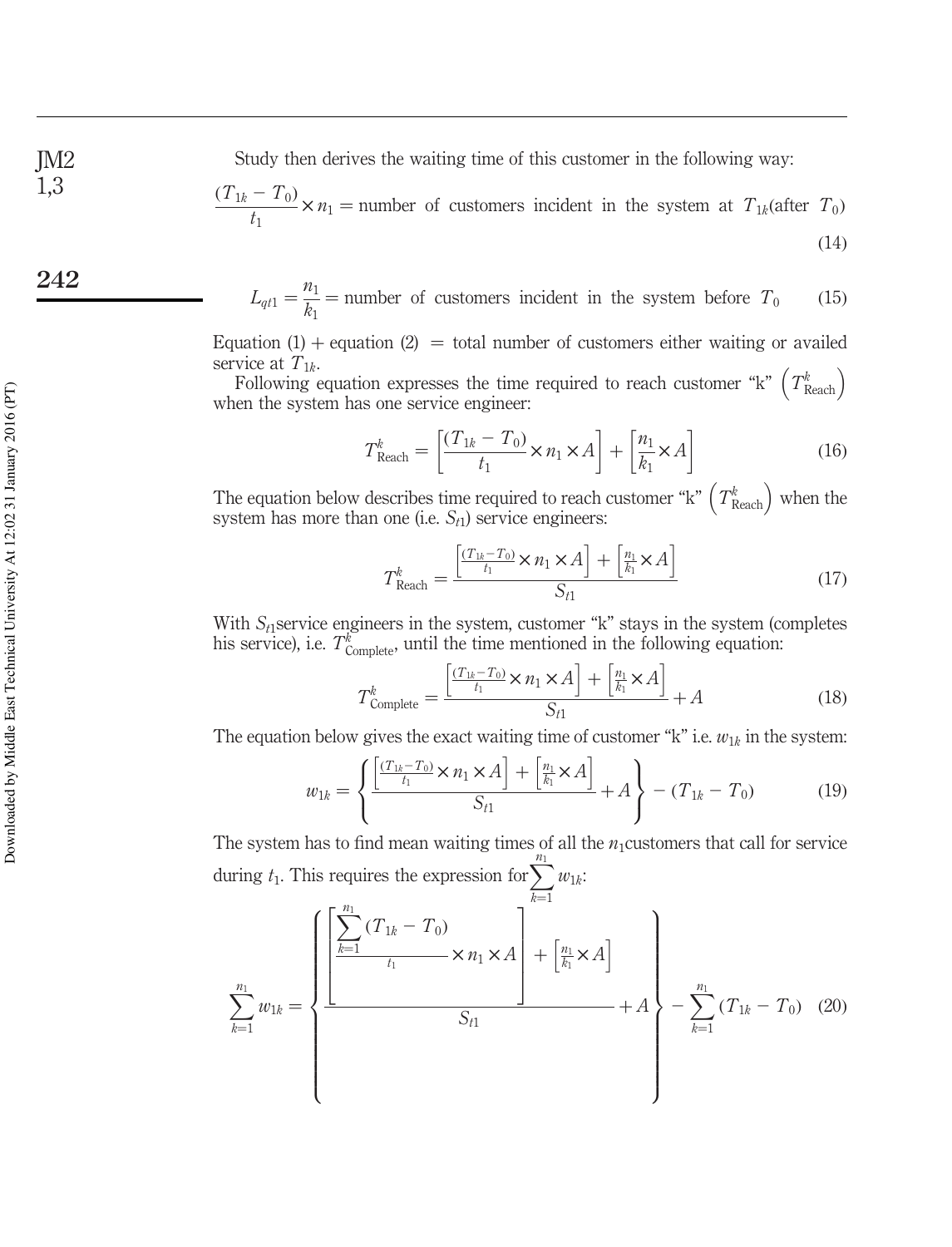To determine  $\sum_{n=1}^{n_1}$  $_{k=1}$  $w_{1k}$  one has to find the value of  $\sum_{k=1}^{n_1}$  $_{k=1}$  $(T_{1k} - T_0)$ :  $t_1 \times n_1$ Customer support performance

The value of 
$$
\left[\sum_{k=1}^{n_1} (T_{1k} - T_0)\right] = \frac{t_1 \times n_1}{2}
$$
 (21)

Applying this value (21) in equation (20) results in following expression (Ravi Shankar *et al.*, 2006):

$$
\sum_{k=1}^{n_1} w_{1k} = \left[ \frac{n_1 \times t_1 \times A \times n_1}{2 \times S_{t1} \times t_1} \right] + \left[ \frac{n_1^2 \times A}{k_1 \times S_{t1}} \right] + [A \times n_1] - \left[ \frac{n_1 \times t_1}{2} \right] \tag{22}
$$

On further analysis, the value of  $\sum_{n=1}^{\infty}$  $_{k=1}$  $w_{1k}$  reduces to the following equation:

$$
\sum_{k=1}^{n_1} w_{1k} = \left[ \frac{n_1^2 \times A}{S_{t1}} \right] \left[ \frac{1}{2} + \frac{1}{k_1} \right] + n_1 \left[ A - \frac{t_1}{2} \right]
$$
(23)

From the above expression one can derive the average waiting time of a customer "k" in the system during the time  $t_1$ , i.e.  $w_{\text{ave}}^1$ .

Mathematical expression for average customer waiting time  $[w^1_{(ave)}]$ .  $n_1 + L_{qt1}$  Number of customers wait for service during  $t_1$ . The expression:

$$
\sum_{k=1}^{n_1} w_{1k}
$$

gives the total waiting time of  $n_1 + L_{q_1}$  customers. The ratio between these two values gives the average waiting time, i.e.  $w_{\text{(ave)}}^1$ .

$$
w_{(\text{ave})}^1 = \frac{\sum_{k=1}^{n_1} w_{1k}}{n_1 + L_{qt1}} = \frac{\sum_{k=1}^{n_1} w_{1k}}{n_1 + \frac{n_1}{k_1}} = \frac{k_1 \times \left[\sum_{k=1}^{n_1} w_{1k}\right]}{n_1 \times \left[k_1 + 1\right]}
$$
(24)

Substituting the expression of:

$$
\sum_{k=1}^{n_1} w_{1k}
$$

in the above equation yields the following expression for average waiting time, i.e.  $w_{(\text{ave})}^1$ :

$$
w_{(\text{ave})}^1 = \left[\frac{k_1}{k_1 + 1}\right] \left[\left(\frac{n_1 \times A}{S_{t1}}\right) \times \left(\frac{1}{2} + \frac{1}{k_1}\right) + A - \frac{t_1}{2}\right] \tag{25}
$$

Generalizing the above equation yields the following equation, i.e.  $w^i_{(\text{ave})}$  for,  $i = 1, 2$ . The "I" can accommodate any "n" number of sessions, i.e.  $i = 1, 2, 3, \dots, n$ :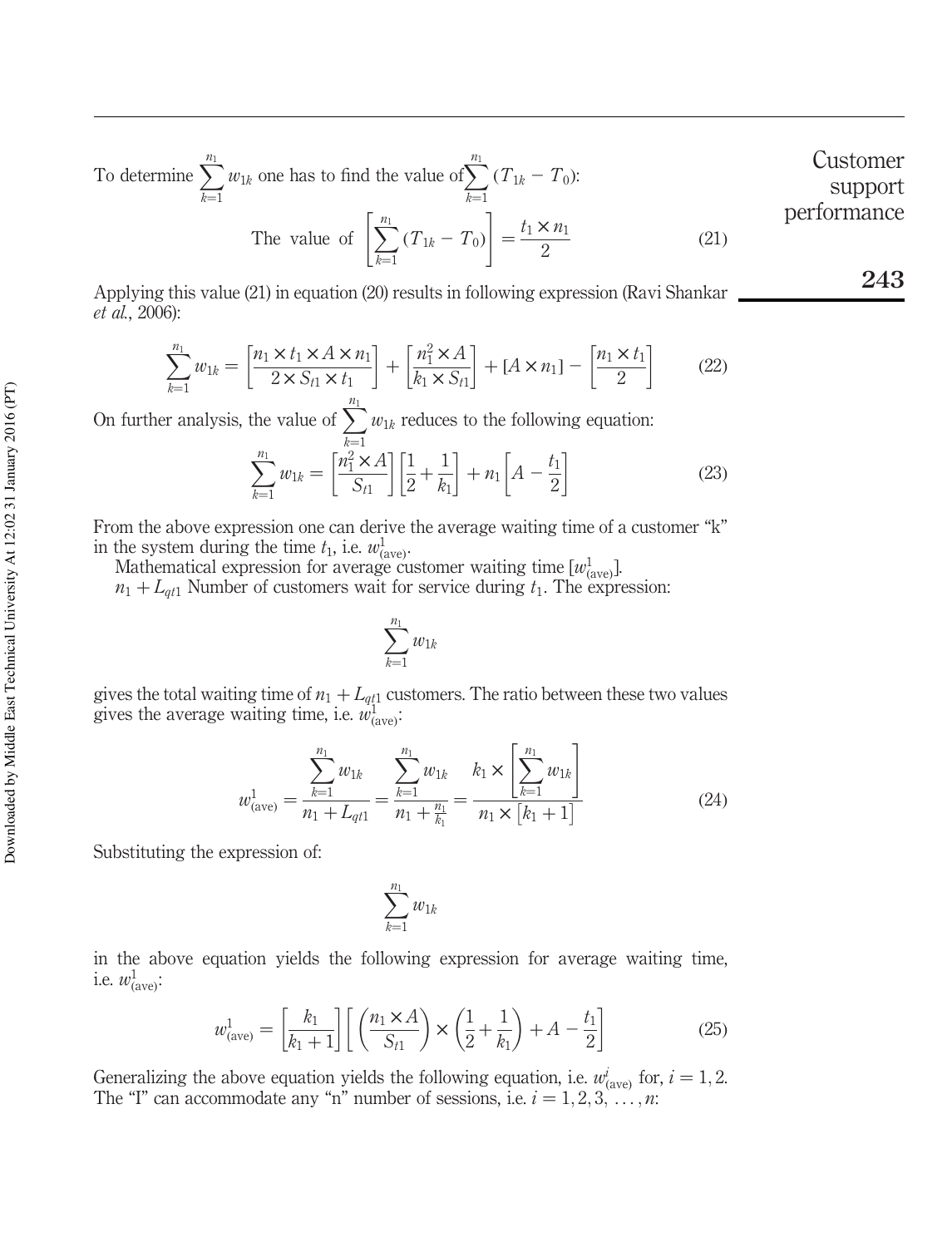## JM2 1,3

$$
w_{(\text{ave})}^i = \left[\frac{k_i}{k_i+1}\right] \left[\left(\frac{n_i \times A}{S_{ti}}\right) \times \left(\frac{1}{2} + \frac{1}{k_i}\right) + A - \frac{t_i}{2}\right] \tag{26}
$$

For  $i = 1, 2, 3, \ldots, n$ .

#### Analysis and validation of model 244

## *Field data collection*

Data collection was organized with a list of around 50 service centers, both authorized and specialized service centers in Chennai. Response rate was 21 service centers (42 percent) and the survey furnished the following information:

- . machine base;
- . average daily demand for customer support services [field service demand];
- . field service force size;
- . average service and travel times per customer (in hours); and
- . daily working hours (in hours) and demand fluctuation.

Service times and travel times are random and varying with the size of the market territory served by the service provider. The Table I gives the profile of the data collected from the 21 service centers of various manufacturers of IT-hardware in Chennai (Figure 3).

## *Theoretical values of customer waiting times*

Study considered different levels of fluctuations to estimate the theoretical customer waiting time values using the derived model. Field interviews elicited following levels of daily demand fluctuation.

Lower value of  $1/k = 0.1$ ; upper value of  $1/k = 0.6$ .

All the intermediary values and the extreme values of fluctuation namely, 0.1, 0.2, 0.3, 0.4, 0.5 and 0.6 were uniformly distributed within the extreme values. The Table II gives machine-base (sales) of service centers, field staff strength and the computed theoretical customer waiting times for different fluctuation levels.

Total average waiting time: 5.55 hours (sample estimate).

Waiting time preferred in the industry: 5 hours (population parameter).

## *Statistical analysis*

The exhibit shows the results of statistical analysis performed on the theoretical and contractual waiting times. The results were computed using MS-excel (Table III).

*Inference*. The average theoretical customer wait differs significantly from the contractual time (complying with the customer's annoyance as elicited from the field). *Reason*. On the days with lower fluctuation levels, the customers wait for less than 5 hours. Contrarily, the customers wait exceed five hours at higher levels of fluctuation.

## *Further analysis*

To know the customer wait when the fluctuation reaches its peak, the above analysis was repeated with hiked "contract times" (test times), viz. 5.1 hours, 5.2 hours and so on. The analysis was continued till "no significant difference" arise between theoretical and test waiting times for all levels of demand fluctuations (Table IV).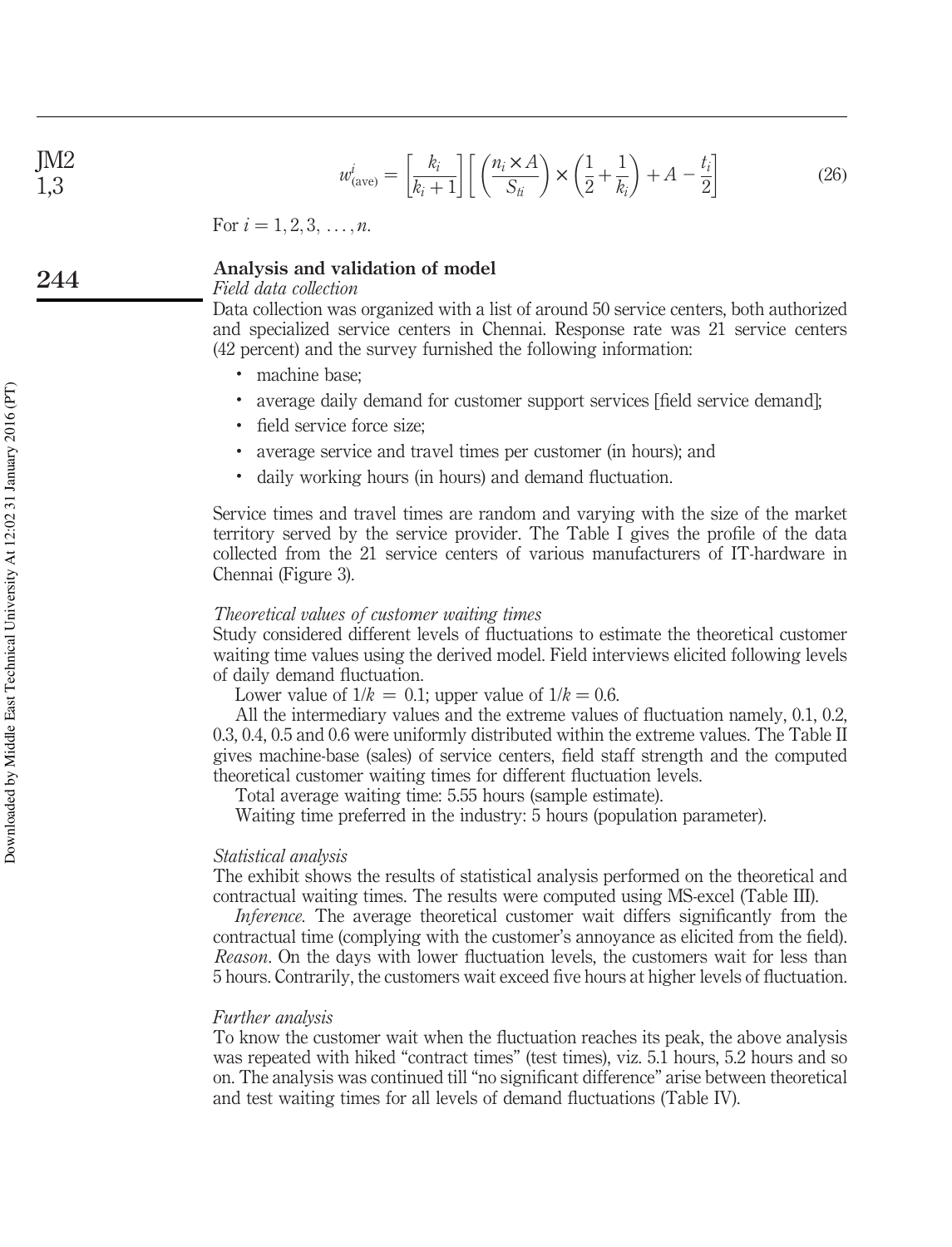| <b>SI</b><br>N <sub>0</sub> | Service<br>center<br>names | Machine<br>base | Average number of<br>customer calls<br>received per day | Number of<br>field service<br>men | Average<br>service<br>time (hrs) | Average<br>travel time<br>(hrs) | Daily<br>working<br>hours | Customer<br>support<br>performance |
|-----------------------------|----------------------------|-----------------|---------------------------------------------------------|-----------------------------------|----------------------------------|---------------------------------|---------------------------|------------------------------------|
|                             | <b>RMST</b>                | 1,000           | 12                                                      | 10                                | 3.5                              | 0.75                            | 10                        |                                    |
| 2                           | Infotech                   | 6,000           | 60                                                      | 29                                | 4                                | 1                               | 10                        |                                    |
| 3                           | HCLinfo                    | 49,000          | 180                                                     | 75                                | 5                                | 0.75                            | 10                        | 245                                |
| 4                           | Spicenet                   | 50,000          | 125                                                     | 56                                | 6                                | 0.75                            | 10                        |                                    |
| 5                           | <b>SBAComp</b>             | 10,000          | 45                                                      | 25                                | 4                                | 0.5                             | 11                        |                                    |
| 6                           | Vel                        | 25,000          | 100                                                     | 46                                | $\overline{4}$                   | $\mathbf{1}$                    | 12                        |                                    |
| 7                           | Skylark                    | 5,000           | 45                                                      | 26                                | 4.5                              | 1.5                             | 10                        |                                    |
| 8                           | HP                         | 9,000           | 70                                                      | 35                                | $\overline{4}$                   | 0.5                             | 11                        |                                    |
| 9                           | <b>CCS</b>                 | 4,000           | 35                                                      | 19                                | 3.5                              | 0.75                            | 10                        |                                    |
| 10                          | <b>GCM</b>                 | 3,000           | 40                                                      | 24                                | 3                                | 1                               | 10                        |                                    |
| 11                          | Citicomp                   | 3,500           | 20                                                      | 13                                | 2.5                              | 1                               | 9                         |                                    |
| 12                          | Landmark                   | 2,000           | 25                                                      | 16                                | 2.5                              | 0.75                            | 11                        |                                    |
| 13                          | SK                         |                 |                                                         |                                   |                                  |                                 |                           |                                    |
|                             | Interntl                   | 5,000           | 32                                                      | 18                                | 3.5                              | 0.5                             | 12                        |                                    |
| 14                          | <i>SatvaOpen</i>           | 6,000           | 30                                                      | 19                                | 3.5                              | 1                               | 10                        |                                    |
| 15                          | Sensar                     | 4,000           | 25                                                      | 14                                | 3                                | 0.75                            | 10                        |                                    |
| 16                          | Solaris                    | 3,000           | 20                                                      | 12                                | 3.5                              | 0.5                             | 10                        |                                    |
| 17                          | Netlinx                    | 2,500           | 15                                                      | 11                                | 3.5                              | 0.8                             | 11                        |                                    |
| 18                          | New                        |                 |                                                         |                                   |                                  |                                 |                           |                                    |
|                             | version                    | 1500            | 20                                                      | 12                                | 3                                | 0.75                            | 10                        |                                    |
| 19                          | <b>ORG</b>                 | 3000            | 20                                                      | 13                                | 3                                | 1                               | 10                        |                                    |
| 20                          | <b>PCS</b>                 | 3500            | 20                                                      | 12                                | 3                                | 0.75                            | 9                         | Table I.                           |
| 21                          | RV                         | 4000            | 25                                                      | 14                                | 4                                | 0.5                             | 10                        | Field data collection              |

Statistical analysis with the comparison of theoretical and waiting time mentioned in the contract

Field data on variables

Compute the 'theoretical customer waiting time' using the derived mathematical expression

Figure 3. Analysis and validation of the model

*Inference.* Only when the fluctuation levels are 0.1 and 0.2 the manufacturers meet the industry standard namely 5 hours waiting time. Even when the fluctuation reaches an average level between the observed range of 0.1-0.6, the service provider is unable to keep the average waiting time below 5 hours.

*Inference.* On raising the population parameter to 5.9 hours, the analysis shows that service providers meet the customer's requirement for all the fluctuation levels.

## Outcomes of the statistical analysis

Statistical analysis was performed with the "theoretical waiting times" and the contractual waiting time of 5 hours (Table V):

. service centers respond to customers within 5 hours during days when daily demand fluctuation registers 0.1 and 0.2 levels;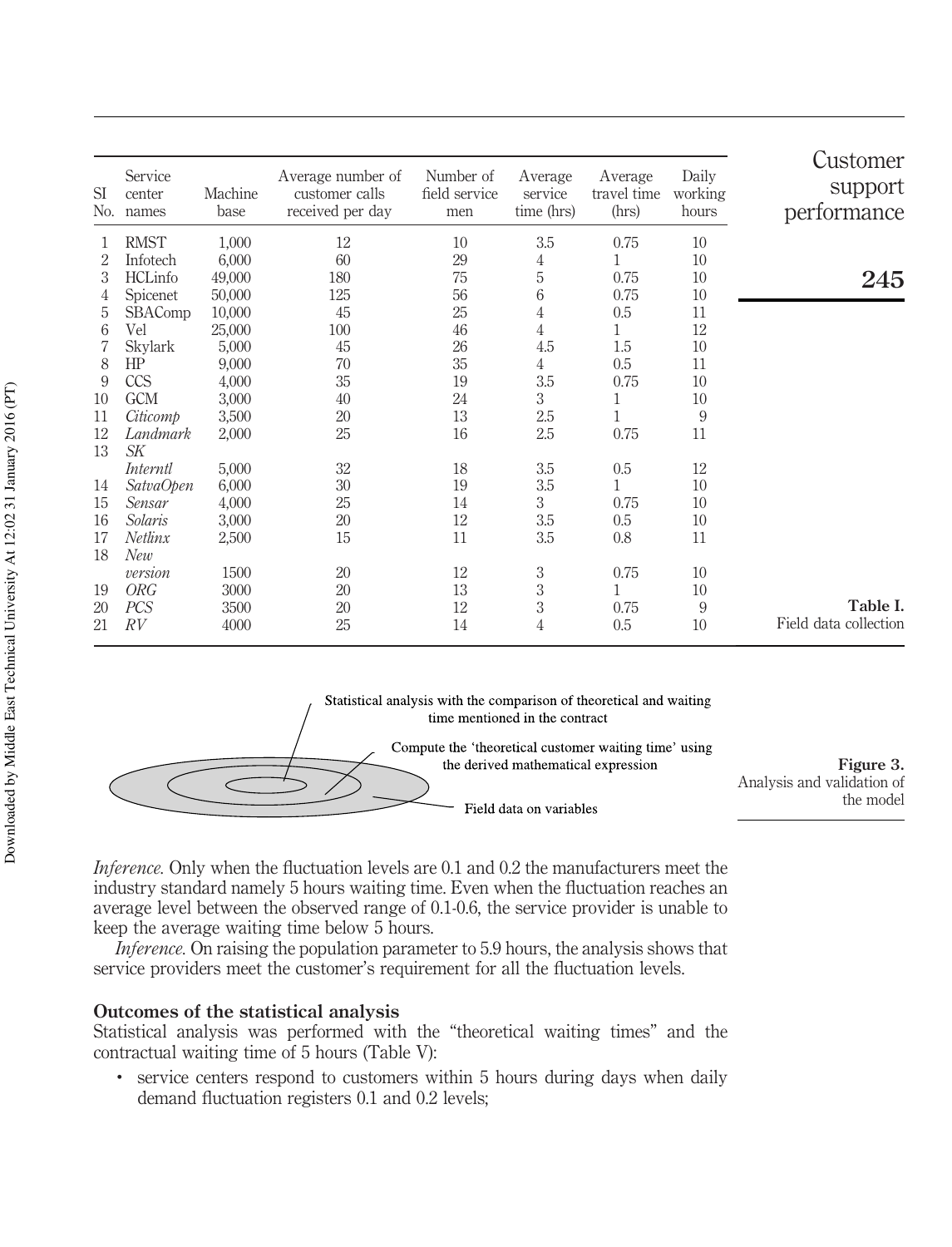| JM2<br>1,3                  |                                                    | Theoretical customer<br>waiting times for different<br>Number of<br>levels of fluctuation |                      |              |                   |           |                  |                 |              |                         |
|-----------------------------|----------------------------------------------------|-------------------------------------------------------------------------------------------|----------------------|--------------|-------------------|-----------|------------------|-----------------|--------------|-------------------------|
|                             | Machine base                                       |                                                                                           | field service<br>men | 0.1          | 0.2               | 0.3       | 0.4              | 0.5             | 0.6          | Average<br>waiting time |
| 246                         | 1,000                                              |                                                                                           | $\overline{7}$       | 3.83         | 4.16              | 4.44      | 4.67             | 4.88            | 5.06         | 4.51                    |
|                             | 6,000                                              | 26                                                                                        |                      | 5.3          | 5.73              | 6.09      | 6.41             | 6.68            | 6.92         | 6.19                    |
|                             | 49,000                                             | 72                                                                                        |                      | 5.77         | 6.24              | 6.63      | 6.97             | 7.26            | 7.52         | 6.73                    |
|                             | 50,000                                             | 53                                                                                        |                      | 5.42         | 5.86              | 6.24      | 6.55             | 6.83            | 7.07         | 6.33                    |
|                             | 10,000                                             | 22                                                                                        |                      | 4.19         | 4.62              | 4.98      | 5.28             | 5.55            | 5.78         | 5.07                    |
|                             | 25,000                                             | 43                                                                                        |                      | 4.43         | 4.94              | 5.37      | 5.74             | 6.07            | 6.35         | 5.48                    |
|                             | 5,000                                              | 23                                                                                        |                      | 4.43         | 4.8               | 5.11      | 5.38             | 5.62            | 5.82         | 5.19                    |
|                             | 9,000                                              | 32                                                                                        |                      | 4.54         | 4.99              | 5.37      | 5.7              | 5.98            | 6.23         | 5.47                    |
|                             | 4,000                                              | 16                                                                                        |                      | 5            | 5.41              | 5.76      | 6.06             | 6.31            | 6.54         | 5.85                    |
|                             | 3,000                                              | 21                                                                                        |                      | 4.3          | 4.66              | 4.97      | 5.23             | 5.46            | 5.66         | 5.05                    |
|                             | 3,500                                              | 10                                                                                        |                      | 4.99         | 5.33              | 5.62      | 5.87             | 6.08            | 6.27         | 5.69                    |
|                             | 2,000                                              | 13                                                                                        |                      | 3.89         | 4.29              | 4.63      | 4.93             | 5.18            | 5.4          | 4.72                    |
|                             | 5,000                                              | 15                                                                                        |                      | 3.96         | 4.43              | 4.84      | 5.18             | 5.48            | 5.75         | 4.94                    |
|                             | 6,000                                              | 16<br>11                                                                                  |                      | 4.23<br>5.21 | 4.58<br>5.64      | 4.88<br>6 | 5.14             | 5.37<br>6.57    | 5.56<br>6.81 | 4.96<br>6.09            |
|                             | 4,000<br>3,000                                     |                                                                                           | 9                    | 5.08         | 5.5               | 5.85      | 6.3<br>6.16      | 6.42            | 6.65         | 5.94                    |
|                             | 2,500                                              |                                                                                           | 8                    | 3.77         | 4.17              | 4.5       | 4.79             | 5.04            | 5.25         | 4.59                    |
|                             | 1,500                                              |                                                                                           | 9                    | 5.08         | 5.5               | 5.85      | 6.16             | 6.42            | 6.65         | 5.94                    |
| Table II.                   | 3,000                                              | 10                                                                                        |                      | 4.53         | 4.91              | 5.23      | 5.51             | 5.75            | 5.96         | 5.32                    |
| Theoretical customer        | 3,500                                              |                                                                                           | 9                    | 5.54         | 5.92              | 6.24      | 6.51             | 6.75            | 6.96         | 6.32                    |
| waiting times for the field | 4000                                               | 11                                                                                        |                      | 5.21         | 5.64              | 6         | 6.3              | 6.57            | 6.81         | 6.09                    |
| data                        | Standard deviation                                 |                                                                                           | 0.64                 |              | Standard error    |           | 0.14             |                 | Mean         | 5.55                    |
|                             |                                                    |                                                                                           |                      |              |                   |           |                  |                 |              |                         |
|                             |                                                    |                                                                                           |                      |              |                   |           |                  |                 |              |                         |
|                             | Population mean                                    |                                                                                           |                      |              |                   |           |                  |                 |              | 5.00                    |
|                             | Average of all waiting times<br>Standard deviation |                                                                                           |                      |              |                   |           |                  |                 |              | 5.55                    |
|                             | Standard error of mean                             |                                                                                           |                      |              |                   |           |                  |                 |              | 0.64<br>0.14            |
|                             | Difference between means                           |                                                                                           |                      |              |                   |           |                  |                 |              | $-.655$                 |
|                             | $t$ -value                                         |                                                                                           |                      |              |                   |           |                  |                 |              | $-3.94$                 |
| Table III.                  | $p$ -value(two-tailed)                             |                                                                                           |                      |              |                   |           |                  |                 |              | 0.000809                |
|                             |                                                    |                                                                                           |                      |              |                   |           |                  |                 |              |                         |
|                             |                                                    |                                                                                           |                      |              | One-sample test   |           | Test value $= 5$ |                 |              |                         |
|                             |                                                    |                                                                                           |                      |              |                   |           |                  |                 |              | 99 percent              |
|                             |                                                    |                                                                                           |                      |              |                   |           |                  |                 |              | confidence interval     |
|                             |                                                    |                                                                                           |                      |              |                   |           |                  |                 |              | of the difference       |
| Table IV.                   |                                                    | t                                                                                         | Df                   |              | Sig. (two-tailed) |           |                  | Mean difference | Lower        | Upper                   |
| Estimating the              | OBSTIFL1                                           | $-2.263$                                                                                  | 20                   |              | 0.035             |           |                  | $-0.3000$       | $-0.6771$    | 0.0771                  |
| significant difference      | OBSTIFL2                                           | 0.815                                                                                     | 20                   |              | 0.424             |           |                  | 0.1105          | $-0.2750$    | 0.4959                  |
| between customer            | OBSTIFL3                                           | 3.308                                                                                     | 20                   |              | 0.004             |           |                  | 0.4571          | 0.0640       | 0.8503                  |
| waiting times for           | <b>OBSTIFL4</b>                                    | 5.353                                                                                     | 20                   |              | 0.000             |           |                  | 0.7543          | 0.3534       | 1.1552                  |
| different fluctuation       | OBSTIFL5                                           | 7.068                                                                                     | 20                   |              | 0.000             |           |                  | 1.0129          | 0.6051       | 1.4206                  |
| levels and industry         | OBSTIFL6                                           | 8.473                                                                                     | 20                   |              | 0.000             |           |                  | 1.2390          | 0.8230       | 1.6551                  |
| standard time of 5 hours    | <b>OBSTIAVE</b>                                    | 3.936                                                                                     | 20                   |              | 0.001             |           |                  | 0.5462          | 0.1514       | 0.9410                  |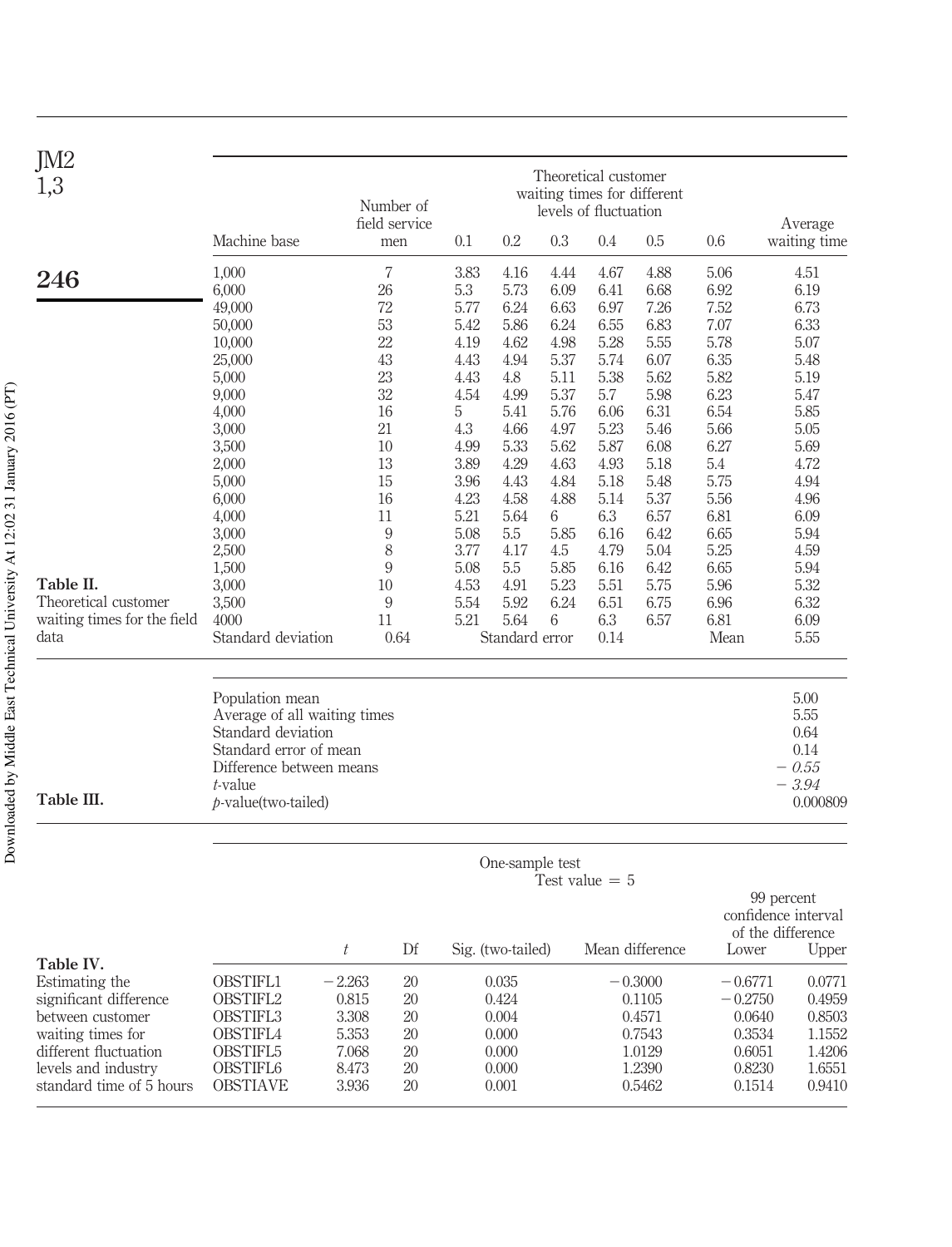- . on an average service centers make their customers wait for 5.5 hours under conditions encountering moderate to high levels of demand fluctuations; and
- . during days with very high fluctuation of daily demand (0.6), service centers meet customer requirement in 5.9 hours.

*Analysis on difference between mean waiting times for different fluctuation levels* ANOVA, tests the differences between the means does not reveal which population means differ from which others. In this research we need to know which level of fluctuations result in highest disturbances in the customer waiting time. For this purpose, Fisher's LSD, Tukey HSD and Newman-Keuls test were performed (Lane, 1993) (Table VI).

## *Theoretical values of customer waiting times when the field force size is increased by 2 units for the field observed data*

*Methodology*. Computing the theoretical waiting time was performed with addition of two more field service men to the existing field force strength. This was done for all the 21 service centers contacted in the survey.

*Analysis performed*. As done earlier, the following analyses were performed on the data:

- . How far the average customer waiting time differs from the industry standard of 5 hours?
- . What is the impact of daily demand fluctuation on the waiting time when field staff strength is added by 1 more staff? (Table VII and VIII).

*Inference*. The average value of customer waiting time, i.e. 4.828 hours does not show significant difference from the industry standards namely 5 hours. In fact, it is well within the industry standards (Table IX).

*Inference*. The service provider can confidently meet the customer requirements within industry specification even under adverse conditions (Table X).

*Inference.* An overall view of the output shows the following characteristic observations in wake of adding two staffs to existing field force:

. analysis project that customer waiting times at fluctuation levels of 0.1 and 0.2 are close to the waiting time encountered at fluctuation level 0.3;

|                 |          |    | One-sample test   | Test value $= 5.9$ | 99 percent confidence<br>interval of the<br>difference |          |                            |
|-----------------|----------|----|-------------------|--------------------|--------------------------------------------------------|----------|----------------------------|
|                 | t        | Df | Sig. (two-tailed) | Mean difference    | Lower                                                  | Upper    |                            |
| <b>OBSTIFL1</b> | $-9.053$ | 20 | 0.000             | $-1.2000$          | $-1.5771$                                              | $-.8229$ | Table V.<br>Estimating the |
| OBSTIFL2        | $-5.828$ | 20 | 0.000             | $-0.7895$          | $-1.1750$                                              |          | significant difference     |
|                 |          |    |                   |                    |                                                        | $-.4041$ |                            |
| OBSTIFL3        | $-3.205$ | 20 | 0.004             | $-0.4429$          | $-0.8360$                                              | $-.0497$ | between customer           |
| <b>OBSTIFL4</b> | $-1.034$ | 20 | 0.313             | $-0.1457$          | $-0.5466$                                              | 0.2552   | waiting times for          |
| OBSTIFL5        | 0.788    | 20 | 0.440             | 0.1129             | $-0.2949$                                              | .5206    | different fluctuation      |
| OBSTIFL6        | 2.319    | 20 | 0.031             | 0.3390             | $-0.0770$                                              | .7551    | levels and industry        |
| <b>OBSTIAVE</b> | $-2.550$ | 20 | 0.019             | $-0.3538$          | $-0.7486$                                              | .0410    | standard time of 5.9 hours |

Customer support performance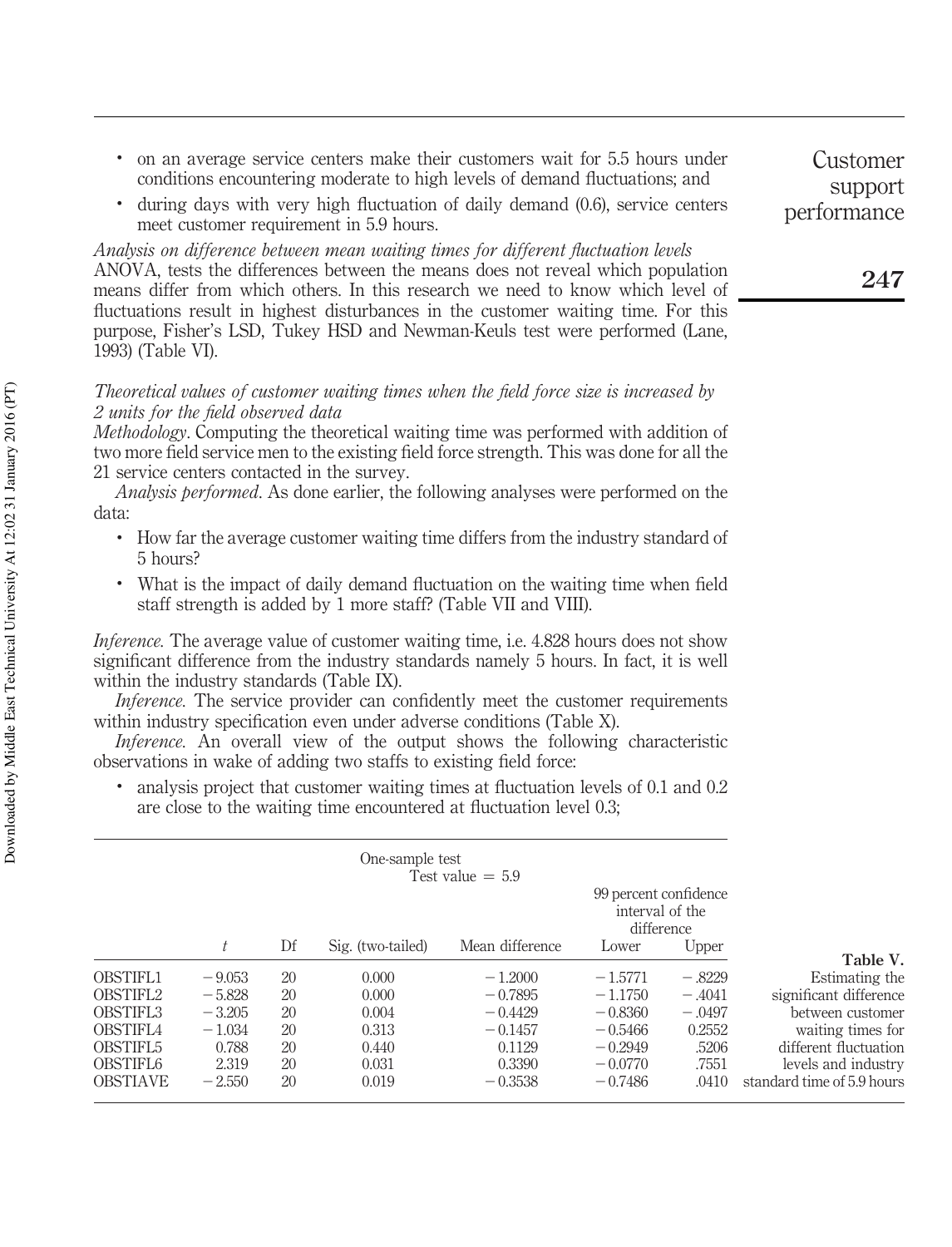| JM <sub>2</sub>                         |                                   |                                                                                                     | <b>OBSWT</b> |                |                            |        |             |
|-----------------------------------------|-----------------------------------|-----------------------------------------------------------------------------------------------------|--------------|----------------|----------------------------|--------|-------------|
| 1,3                                     |                                   |                                                                                                     |              |                | Subset for $\alpha = 0.01$ |        |             |
|                                         | <b>INFLEV</b>                     | $\boldsymbol{N}$                                                                                    | 1            | $\overline{2}$ | 3                          | 4      | $\mathbf 5$ |
|                                         | Student-Newman-Keuls <sup>a</sup> |                                                                                                     |              |                |                            |        |             |
|                                         | 0.10                              | 21                                                                                                  | 4.7000       |                |                            |        |             |
| 248                                     | 0.20                              | 21                                                                                                  | 5.1105       | 5.1105         |                            |        |             |
|                                         | 0.30                              | 21                                                                                                  |              | 5.4571         | 5.4571                     |        |             |
|                                         | 0.35                              | 21                                                                                                  |              | 5.5462         | 5.5462                     |        |             |
|                                         | 0.40                              | 21                                                                                                  |              |                | 5.7543                     | 5.7543 |             |
|                                         | 0.50                              | 21                                                                                                  |              |                | 6.0129                     | 6.0129 |             |
|                                         | 0.60                              | 21                                                                                                  |              |                |                            | 6.2390 |             |
|                                         | Sig.                              |                                                                                                     | 0.039        | 0.073          | 0.028                      | 0.040  |             |
|                                         | TukeyHSD <sup>3</sup>             |                                                                                                     |              |                |                            |        |             |
|                                         | 0.10                              | 21                                                                                                  | 4.7000       |                |                            |        |             |
|                                         | 0.20                              | $21\,$                                                                                              | 5.1105       | 5.1105         |                            |        |             |
|                                         | 0.30                              | 21                                                                                                  |              | 5.4571         | 5.4571                     |        |             |
|                                         | $0.35\,$                          | 21                                                                                                  |              | 5.5462         | 5.5462                     | 5.5462 |             |
|                                         | 0.40                              | 21                                                                                                  |              | 5.7543         | 5.7543                     | 5.7543 |             |
|                                         | 0.50                              | 21                                                                                                  |              |                | 6.0129                     | 6.0129 |             |
|                                         | 0.60                              | 21                                                                                                  |              |                |                            | 6.2390 |             |
|                                         | Sig.                              |                                                                                                     | 0.369        | 0.023          | 0.079                      | 0.010  |             |
|                                         | Duncan <sup>3</sup>               |                                                                                                     |              |                |                            |        |             |
|                                         | $0.10\,$                          | 21                                                                                                  | 4.7000       |                |                            |        |             |
|                                         | 0.20                              | 21                                                                                                  | 5.1105       | 5.1105         |                            |        |             |
|                                         | 0.30                              | 21                                                                                                  |              | 5.4571         | 5.4571                     |        |             |
|                                         | 0.35                              | 21                                                                                                  |              | 5.5462         | 5.5462                     | 5.5462 |             |
|                                         | 0.40                              | 21                                                                                                  |              |                | 5.7543                     | 5.7543 | 5.7543      |
|                                         | 0.50                              | 21                                                                                                  |              |                |                            | 6.0129 | 6.0129      |
|                                         | 0.60                              | 21                                                                                                  |              |                |                            |        | 6.2390      |
|                                         | Sig.                              |                                                                                                     | 0.039        | 0.037          | 0.158                      | 0.025  | 0.020       |
|                                         | <b>ANOVA</b>                      |                                                                                                     |              |                |                            |        |             |
|                                         | <b>OBSWT</b>                      |                                                                                                     |              |                |                            |        |             |
|                                         |                                   | Sum of squares                                                                                      | Df           | Mean square    | F                          | Sig.   |             |
|                                         | Between groups                    | 34.754                                                                                              | 6            | 5.792          | 14.193                     | 0.000  |             |
|                                         | Within groups                     | 57.137                                                                                              | 140          | 0.408          |                            |        |             |
|                                         | Total                             | 91.891                                                                                              | 146          |                |                            |        |             |
| Table VI.                               |                                   |                                                                                                     |              |                |                            |        |             |
| ANOVA and tests for<br>mean differences | $size = 21.000$                   | Note: Means for groups in homogeneous subsets are displayed. <sup>a</sup> Uses harmonic mean sample |              |                |                            |        |             |
|                                         |                                   |                                                                                                     |              |                |                            |        |             |

- . customer waiting times at fluctuation. 0.35 levels does not show very significant difference with that of extreme fluctuations like 0.5 and 0.6; and
- . the manufacturing organization can confidently assume that even under worst situation the customer wait does not exceed 5 hours.

## Results

The table constructed below summarizes the entire analysis in terms of customer waiting times under different staffing levels. Results show an improvement of close to one hour with addition of two field staffs (Table XI).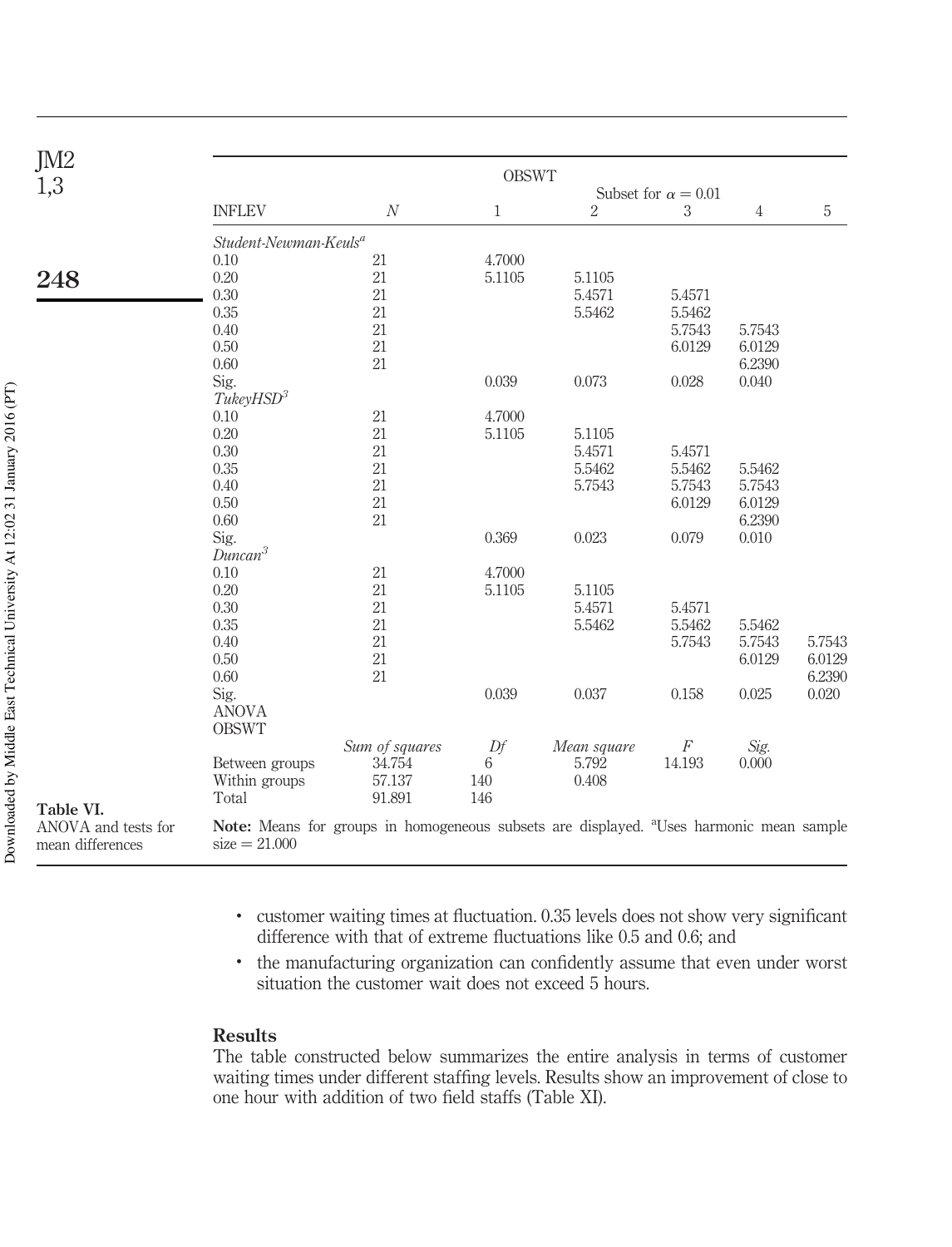| Customer<br>support       |                 |         |                    |      |      | Theoretical customer waiting times for |       |                         |         |
|---------------------------|-----------------|---------|--------------------|------|------|----------------------------------------|-------|-------------------------|---------|
|                           | Average waiting |         |                    |      |      | different levels of fluctuation        |       | Number of field service | Machine |
| performance               | time            | 0.6     | 0.5                | 0.4  | 0.3  | 0.2                                    | 0.1   | men                     | base    |
|                           | 3.43            | 3.87    | 3.73               | 3.56 | 3.37 | 3.15                                   | 2.88  | 9                       | 1,000   |
|                           | 5.72            | 6.4     | 6.18               | 5.93 | 5.63 | 5.29                                   | 4.89  | 28                      | 6,000   |
| 249                       | 6.54            | 7.31    | 7.06               | 6.77 | 6.44 | 6.06                                   | 5.61  | 74                      | 49,000  |
|                           | 6.09            | 6.81    | 6.57               | 6.31 | 6    | 5.64                                   | 5.21  | 55                      | 50,000  |
|                           | 4.59            | 5.25    | 5.04               | 4.79 | 4.5  | 4.17                                   | 3.77  | 24                      | 10,000  |
|                           | 5.19            | 6.02    | 5.75               | 5.44 | 5.09 | 4.67                                   | 4.18  | 45                      | 25,000  |
|                           | 4.75            | 5.33    | 5.14               | 4.93 | 4.68 | 4.38                                   | 4.04  | 25                      | 5,000   |
|                           | 5.11            | 5.83    | 5.59               | 5.32 | 5.01 | 4.65                                   | 4.23  | 34                      | 9,000   |
|                           | 5.16            | 5.78    | 5.58               | 5.35 | 5.08 | 4.77                                   | 4.4   | 18                      | 4,000   |
|                           | 4.58            | 5.14    | 4.96               | 4.75 | 4.51 | 4.22                                   | 3.89  | 23                      | 3,000   |
|                           | 4.75            | 5.23    | 5.07               | 4.89 | 4.69 | 4.45                                   | 4.16  | 12                      | 3,500   |
|                           | 4               | 4.6     | 4.4                | 4.18 | 3.92 | 3.61                                   | 3.26  | 15                      | 2,000   |
|                           | 4.23            | 4.96    | 4.72               | 4.45 | 4.14 | 3.77                                   | 3.33  | 17                      | 5,000   |
|                           | 4.37            | 4.92    | 4.74               | 4.54 | 4.3  | 4.03                                   | 3.71  | 18                      | 6,000   |
|                           | 5.1             | 5.72    | 5.51               | 5.28 | 5.02 | 4.71                                   | 4.34  | 13                      | 4,000   |
|                           | 4.8             | 5.39    | 5.2                | 4.98 | 4.73 | 4.43                                   | 4.08  | 11                      | 3,000   |
|                           | 3.52            | 4.08    | 3.9                | 3.69 | 3.45 | 3.17                                   | 2.84  | 10                      | 2,500   |
|                           | 4.8             | 5.39    | 5.2                | 4.98 | 4.73 | 4.43                                   | 4.08  | 11                      | 1,500   |
| Table VII.                | 4.37            | 4.92    | 4.74               | 4.54 | 4.3  | 4.03                                   | 3.71  | 12                      | 3,000   |
| Theoretical customer      | 5.18            | $5.7\,$ | 5.53               | 5.34 | 5.11 | 4.85                                   | 4.54  | 11                      | 3,500   |
| waiting times when field  | 5.1             | 5.72    | 5.51               | 5.28 | 5.02 | 4.71                                   | 4.34  | 13                      | 4,000   |
| force is increased by two | 4.828           | Mean    |                    |      |      |                                        |       |                         |         |
| units in the field data   | 0.747           |         | Standard deviation |      |      |                                        | 0.163 | Standard error          |         |

|                             | N        | Mean     | One-sample statistics<br>SD. | Std. error mean              |                                                          |                 |                                                          |
|-----------------------------|----------|----------|------------------------------|------------------------------|----------------------------------------------------------|-----------------|----------------------------------------------------------|
| TH2TFLAV<br>One-sample test | 21       | 4.8263   | 0.74703                      | 0.16301                      |                                                          |                 |                                                          |
|                             |          |          | Test value $= 5$             |                              | 99.5 percent<br>confidence interval<br>of the difference |                 | Table VIII.<br>Statistical analysis for                  |
| TH2TFLAV                    | $-1.065$ | Df<br>20 | Sig. (two-tailed)<br>0.299   | Mean difference<br>$-0.1737$ | Lower<br>$-0.6877$                                       | Upper<br>0.3404 | deviation from industry<br>standard, <i>i.e.</i> 5 hours |

## Findings

- . Current field staffing levels deployed by the service centers in Indian IT hardware industry is sufficient to meet the industry standards under conditions of lower daily demand fluctuation. This fact is synchronous with the customer complaints on delayed customer response.
- . At highest level of fluctuation, i.e. 0.6, average customer wait inflates to 5.8 hours.
- . By adding two more staffs in the field force, the lower limit of customer wait drastically reduces to near four hours and adverse demand could be met in 5 hours.
- . Under hectic competition, there is tremendous scope of raising service standards.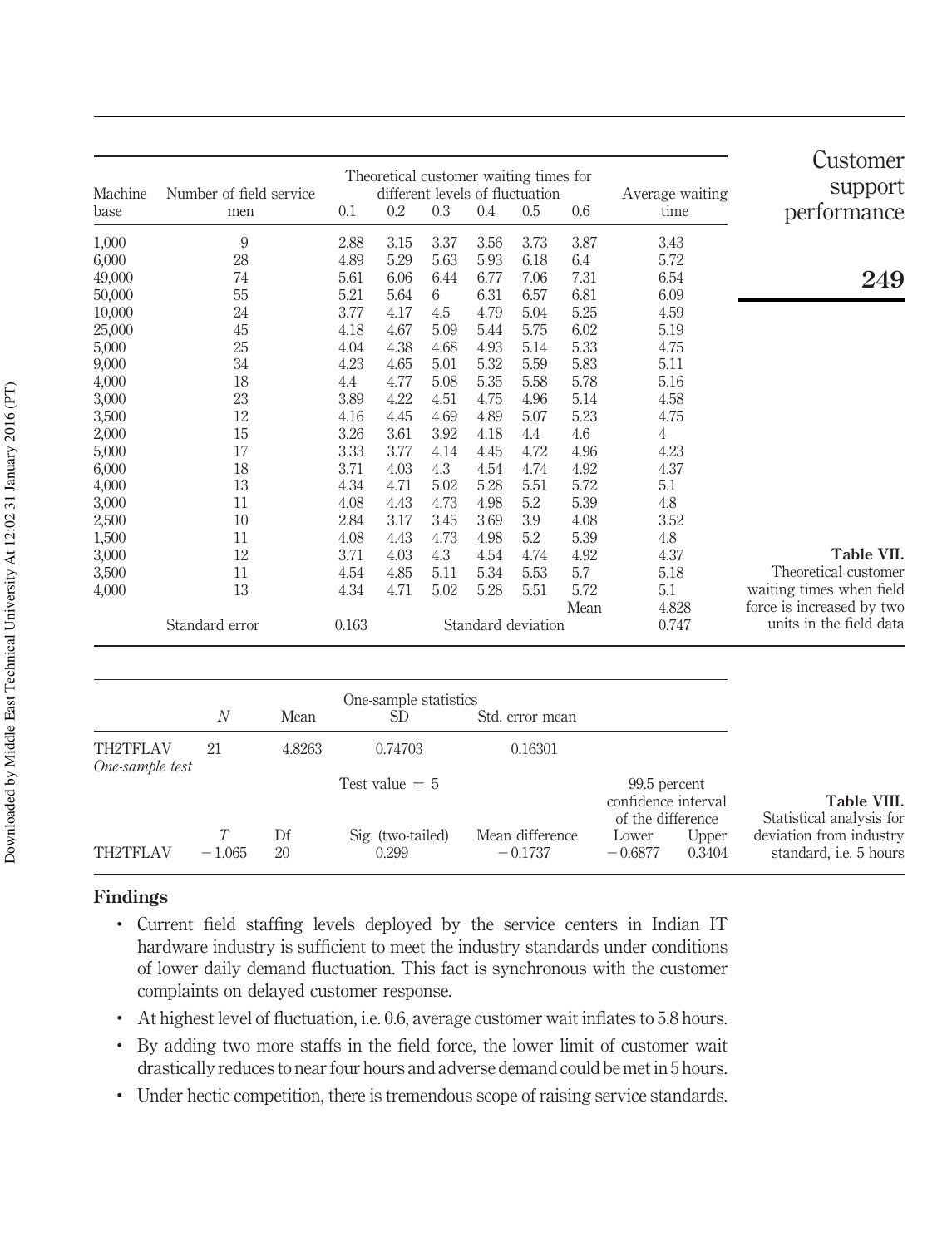| JM <sub>2</sub><br>1,3                                                                                                                                                  |                                                                                   |                                                                         |                                        | One-sample test<br>Test value $= 5$                         |                                                                                |                                                                                         |                                                                          |
|-------------------------------------------------------------------------------------------------------------------------------------------------------------------------|-----------------------------------------------------------------------------------|-------------------------------------------------------------------------|----------------------------------------|-------------------------------------------------------------|--------------------------------------------------------------------------------|-----------------------------------------------------------------------------------------|--------------------------------------------------------------------------|
| 250                                                                                                                                                                     |                                                                                   | $\tau$                                                                  | df                                     | Sig.<br>(two-tailed)                                        | Mean<br>difference                                                             | Lower                                                                                   | 99.5 percent<br>confidence<br>interval<br>of the difference<br>Upper     |
| Table IX.<br>Estimating the significant<br>difference between<br>customer waiting times<br>for different fluctuation<br>levels and industry<br>standard time of 5 hours | <b>TH2TFLAV</b><br>TH2TFL1<br>TH2TFL2<br>TH2TFL3<br>TH2TFL4<br>TH2TFL5<br>TH2TFL6 | $-1.065$<br>$-6.226$<br>$-3.615$<br>$-1.563$<br>0.080<br>1.418<br>2.526 | 20<br>20<br>20<br>20<br>20<br>20<br>20 | 0.299<br>0.000<br>0.002<br>0.134<br>0.937<br>0.172<br>0.020 | $-0.1737$<br>$-0.9290$<br>$-0.5624$<br>$-0.2524$<br>0.0134<br>0.2436<br>0.4453 | $-0.6877$<br>$-1.3995$<br>$-1.0529$<br>$-0.7616$<br>$-0.5128$<br>$-0.2982$<br>$-0.1107$ | 0.3404<br>$-0.4584$<br>$-0.0719$<br>0.2567<br>0.5397<br>0.7854<br>1.0014 |

|                                   |              | TH2WT        |                                               |        |
|-----------------------------------|--------------|--------------|-----------------------------------------------|--------|
| <b>INFLEV</b>                     | $\mathcal N$ | $\mathbf{1}$ | Subset for $\alpha = 0.005$<br>$\overline{2}$ |        |
| Student-Newman-Keuls <sup>a</sup> |              |              |                                               |        |
| 0.10                              | 21           | 4.0710       |                                               |        |
| 0.20                              | 21           | 4.4376       | 4.4376                                        |        |
| 0.30                              | 21           | 4.7486       | 4.7486                                        | 4.7486 |
| 0.35                              | 21           | 4.8276       | 4.8276                                        | 4.8276 |
| 0.40                              | 21           |              | 5.0143                                        | 5.0143 |
| 0.50                              | 21           |              | 5.2438                                        | 5.2438 |
| 0.60                              | 21           |              |                                               | 5.4462 |
| Sig.                              |              | 0.007        | 0.006                                         | 0.025  |
| TukeyHSD <sup>a</sup>             |              |              |                                               |        |
| 0.10                              | 21           | 4.0710       |                                               |        |
| 0.20                              | 21           | 4.4376       | 4.4376                                        |        |
| 0.30                              | 21           | 4.7486       | 4.7486                                        | 4.7486 |
| 0.35                              | 21           | 4.8276       | 4.8276                                        | 4.8276 |
| 0.40                              | 21           |              | 5.0143                                        | 5.0143 |
| 0.50                              | 21           |              | 5.2438                                        | 5.2438 |
| 0.60                              | 21           |              |                                               | 5.4462 |
| Sig.                              |              | 0.023        | 0.012                                         |        |
| $Duncan^a$                        |              |              |                                               |        |
| 0.10                              | 21           | 4.0710       |                                               |        |
| 0.20                              | 21           | 4.4376       | 4.4376                                        |        |
| 0.30                              | 21           | 4.7486       | 4.7486                                        | 4.7486 |
| 0.35                              | 21           |              | 4.8276                                        | 4.8276 |
| 0.40                              | 21           |              | 5.0143                                        | 5.0143 |
| 0.50                              | 21           |              |                                               | 5.2438 |
| 0.60                              | 21           |              |                                               | 5.4462 |
| Sig.                              |              | 0.006        | 0.023                                         | 0.006  |

Downloaded by Middle East Technical University At 12:02 31 January 2016 (PT) Downloaded by Middle East Technical University At 12:02 31 January 2016 (PT)

Table X. Tests for mean differences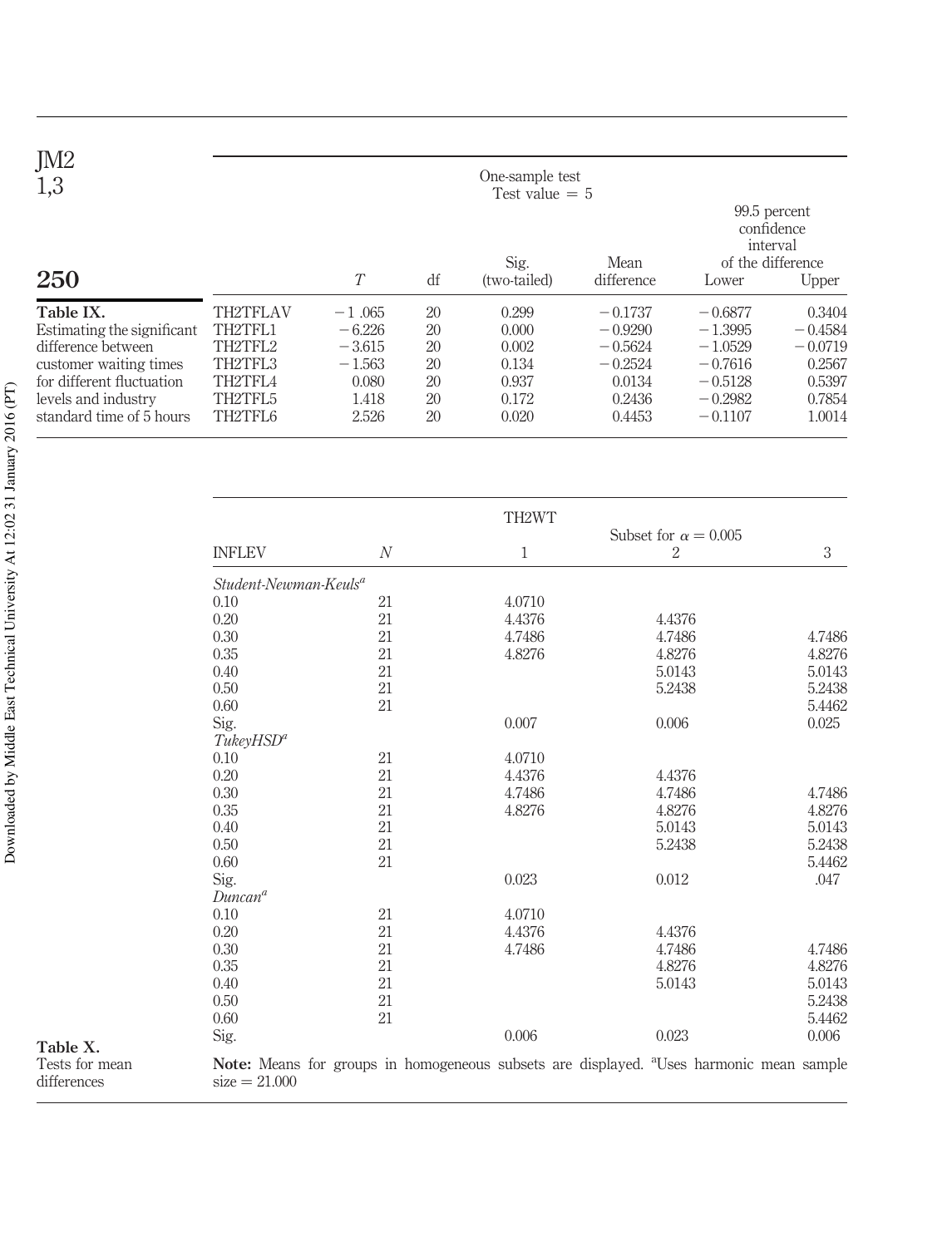| <b>SI</b><br>No. | Field staffing level                                    | Maximum<br>time | Minimum<br>time | customer waiting customer waiting Observations from the<br>statistical analysis                                           | Customer<br>support<br>performance |
|------------------|---------------------------------------------------------|-----------------|-----------------|---------------------------------------------------------------------------------------------------------------------------|------------------------------------|
|                  | As observed in the field                                | 5.8 hours       | 5 hours         | Minimum waiting time can<br>be achieved only under<br>lower fluctuation of daily<br>demand levels for field               | 251                                |
| 2.               | Increasing the field staff<br>strength by two personals | 5 hours         | $4.07$ hours    | services $(0.1$ and $0.2)$<br>The minimum waits<br>achieved under lower<br>fluctuation levels<br>$(0.1 \text{ and } 0.2)$ | Table XI.<br>Results               |

## Conclusion

Hectic competition in emerging markets necessitates the manufacturer to offer best "after sale services" complying with customer requirements. Manufacture has to configure customer support networks with authorized centers and specialized centers to deliver these services. Growing customer base, product reliability has tremendous impact on the daily demand for support services. The staffing decisions under stochastic demand conditions have profound influence on customer response.

This study has modeled the situation to relate customer response and staff strength considering stochastic demand limited server availability. This methodology aids an organization to engage right number of staffs in customer support.

Following aspects form the study's highlight:

- . The mathematical expression determines the relation between customer wait and staffing levels based on stochastic principles.
- . In addition, the statistical analysis show that with higher staffing levels significant differences examined in waiting times as a result of demand fluctuation can be brought down considerably.

## References

- Agnihothri, S.R. and Karmarkar, U.S. (1992), "Performance evaluation of service territories", *Operations Research*, Vol. 40, pp. 355-67.
- Anderson, E.W., Fornell, C. and Lehmann, D.R. (1994), "Customer satisfaction, market share and profitability: findings form Sweden", *Journal of Marketing*, Vol. 58, pp. 53-66.
- Armistead, C.G. and Clark, G. (1992), *Customer Service and Support*, Pitman, London.
- Bell, C.E. (1975), "Is there any way to turn on M/M/c queue with removable servers?", *Operations Research*, Vol. 23, pp. 571-4.
- Bent, R.W. and Hentenryck, P.V. (2004), "Scenario based planning for partially dynamic vehicle routing problem with stochastic customers", *Operations Research*, Vol. 52, pp. 977-87.
- Bertsimas, D.J. and Ryzin, G.V. (1991), "A stochastic and dynamic vehicle routing problem in the Euclidean plane", *Operations Research*, Vol. 39, pp. 601-15.
- Brock, D.L. (2000), "Intelligent infrastructure a method for networking physical objects", *Proceedings of MIT Smart World Conference, Cambridge, MA, September*, pp. 122-6.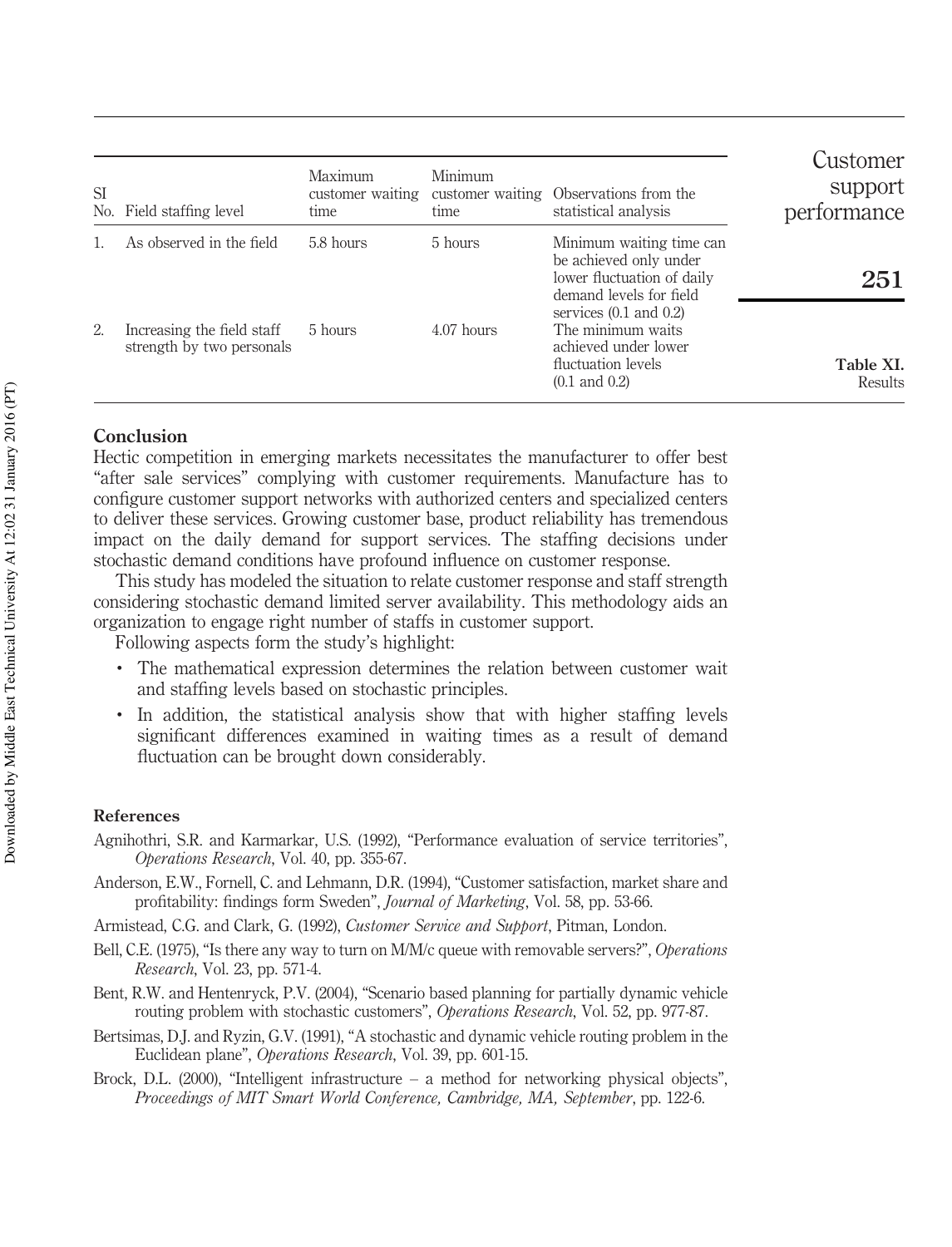| Improving Service, Financial Times Professional Limited, London.                                                                                                                                                                         |
|------------------------------------------------------------------------------------------------------------------------------------------------------------------------------------------------------------------------------------------|
| Conant, J.S., Mokwa, M.P. and Varadharajan, P.R. (1990), "Strategic types, distinctive marketing<br>competencies and organizational performance: a multiple measures-based study",<br>Strategic Management Journal, Vol. 11, pp. 365-83. |
| Coyle, J.J., Bardi, E.J. and Langley, C.J. (1992), The Management of Business Logistics, West<br>Publishing Company, New York, NY.                                                                                                       |
| Crabill, T.B., Gross, D. and Magazine, M.J. (1977), "A classified bibliography of research on<br>optimal design and control of queues", <i>Operations Research</i> , Vol. 25, pp. 219-32.                                                |
| Crosby, L.A., Evans, K.R. and Cowles, D. (1990), "Relationship quality in services selling:<br>an impersonal influence perspective", <i>Journal of Marketing</i> , Vol. 54, pp. 68-81.                                                   |
| Daugherty, P.J., Stank, T.P. and Ellinger, A.E. (1998), "Leveraging logistics/distribution<br>capabilities: the effect of logistics service on market share", Journal of Business Logistics,<br>Vol. 19, pp. 35-51.                      |
| Davis, F.W. Jr and Manrodt, K.B. (1994), "Service logistics: an introduction", International<br>Journal of Physical Distribution & Logistics Management, Vol. 24, pp. 59-68.                                                             |
| Donaldson, B. (1995), "Customer service as a competitive strategy", Journal of Strategic<br><i>Marketing</i> , Vol. 3, pp. 113-26.                                                                                                       |
| Eisenberg, M. (1971), "Queues with periodic service and changeover time", Operations Research,<br>Vol. 19, pp. 386-401.                                                                                                                  |
| Emerson, C.J. and Grimm, C.M. (1998), "The relative importance of logistics and marketing<br>customer service: a strategic perspective", Journal of Business Logistics, Vol. 19, pp. 17-32.                                              |
| Engels, D.W., Koh, R., Lai, E. and Schuster, E.W. (2004), "Improving visibility in the DOD supply<br>chain", <i>Army Logistician</i> , Vol. 36, pp. 20-3.                                                                                |
| Fornell, C. (1992), "A national customer satisfaction barometer: the Swedish experience", Journal<br>of Marketing, Vol. 55, pp. 1-21.                                                                                                    |
| Fournier, S.T. and Mick, D.G. (1999), "Rediscovering satisfaction", Journal of Marketing, Vol. 63,<br>pp. 5-23.                                                                                                                          |
| Gendreau, M., Hertz, A. and Laporte, G. (1996), "The traveling salesman problem with<br>back-hauls", Computers & Operations Research, Vol. 23, pp. 501-8.                                                                                |
| Goffin, K. (1998), "Evaluating customer support during new product development – an<br>exploratory study", Journal of Product Innovation Management, Vol. 15, pp. 42-56.                                                                 |
| Goffin, K. (1999), "Customer support $-$ a cross industry study of distribution channels and<br>strategies", International Journal of Physical Distribution & Logistics Management, Vol. 29<br>No. 6, pp. 374-97.                        |
| Heyman, D.P. (1968), "Optimal operating policies for M/G/1 queueing systems", Operations<br>Research, Vol. 16, pp. 362-82.                                                                                                               |
| Hull, D.L. and Cox, J.F. (1994), "The field service function in electronics industry: providing a link<br>between customers and production/marketing", International Journal of Production<br>Economics, Vol. 37, pp. 115-26.            |
| Innis, D.E. and LaLonde, B.J. (1994), "Customer service: the key to customer satisfaction,                                                                                                                                               |
|                                                                                                                                                                                                                                          |

Brock, D.L., Schuster, E.W., Allen, S.J. and Kar, P. (2005), "An introduction to semantic modeling

Christopher, M. (1998), *Logistics & Supply Chain Management – Strategies for Reducing Cost and*

for logistical systems", *Journal of Business Logistics*, Vol. 26, pp. 97-117.

JM2 1,3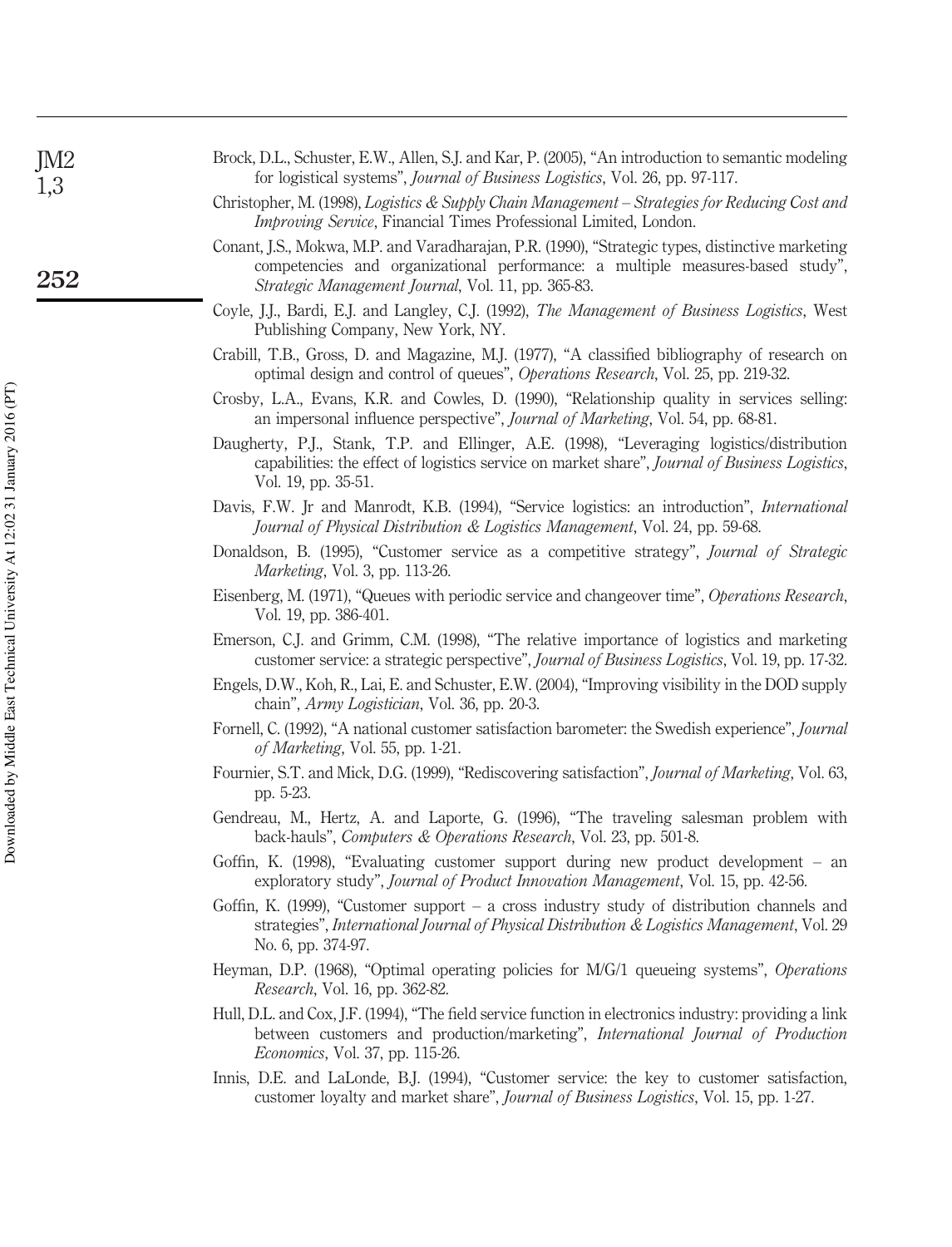Downloaded by Middle East Technical University At 12:02 31 January 2016 (PT) Downloaded by Middle East Technical University At 12:02 31 January 2016 (PT)

- Kar, P., Li, M. and Schuster, E.W. (2003), *A Case Study of Computer Service Parts Inventory Management, Service Parts Resource Guide*, American Production and Inventory Control Society, Falls Church, VA.
- Kleinrock, L. (1976), *Queueing Systems*, Wiley, New York, NY.
- Koh, R., Schuster, E.W., Lam, N. and Dinning, M. (2003), *Prediction, Detection and Proof: An Integrated Auto-ID Solution to Retail Theft*, MIT Auto-ID Center, Cambridge, MA.
- LaLonde, B.J. and Zinszer, P.H. (1976), *Customer Service: Meaning and Measurement*, Council of Logistics Management, Oak Brook, IL.
- LaLonde, B.J., Cooper, M.C. and Noordewier, T.C. (1988), *Customer Service: A Management Perspective*, Council of Logistics Management, Oak Brook, IL.
- Lane, D. (1993), *Hyper Stat Online Statistics Textbook*, Rice Virtual lab, Houston, TA.
- Lele, M.M. and Karmarkar, U.S. (1983), "Good product support is smart marketing", *Harvard Business Review*, Vol. 61, pp. 124-33.
- Leuthesser, L. and Kohli, A.K. (1995), "Relational behaviour in business markets", *Journal of Business Research*, Vol. 34, pp. 221-33.
- Lippman, S.A. (1973), "Semi-Markov decision process with unbounded rewards", *Management Science*, Vol. 19, pp. 717-31.
- Lockamy, A., Beal, R.M. and Smith, W.I. (2000), "Supply chain excellence for accelerated improvement", *Interfaces*, Vol. 30, pp. 22-31.
- Loomba, A.P.S. (1996), "Linkages between product distribution and service support functions", *International Journal of Physical Distribution & Logistics Management*, Vol. 26, pp. 4-22.
- Maltz, A. and Maltz, E. (1998), "Customer service in the distributor channel empirical findings", *Journal of Business Logistics*, Vol. 19, pp. 103-29.
- Mentzer, J.T., Gomes, R. and Krapfel, R. Jr (1989), "Physical distribution service: a fundamental marketing concept?", *Journal of Academy of Marketing Science*, Vol. 17, pp. 53-62.
- Parasuraman, A., Zeithaml, V.A. and Berry, L.L. (1988), "SERVQUAL: a multiple-item scale for measuring consumer perceptions of service quality", *Journal of Retailing*, Vol. 64, pp. 12-40.
- Parasuraman, A., Berry, L.L. and Zeithaml, V.A. (1991), "Refinement and reassessment of the SERVQUAL scale", *Journal of Retailing*, Vol. 67, pp. 420-50.
- Ravi Shankar, K.R., Vijayaraghavan, P. and Narendran, T.T. (2006), "Modeling improved customer responses in web-enabled support networks", *International Journal of Agile Systems and Management*, Vol. 1, pp. 166-93.
- Reichheld, F.F. and Sasser, W.E. (1990), "Zero defections: quality comes to services", *Harvard Business Review*, Vol. 68, pp. 105-11.
- Schuster, E.W. and Koh, R. (2004), "To track and trace", *APICS-The Performance Advantage*, Vol. 14 No. 2, pp. 34-8.
- Sharma, A. and Lambert, D.M. (1990), "Segmentation of markets based on customer service", *International Journal of Physical Distribution & Logistics Management*, Vol. 20, pp. 19-27.
- Simchi-Levi, D., Kaminsky, P. and Simchi-Levi, E. (2002), *Designing and Managing the Supply Chain*, McGraw-Hill, Irwin, New York, NY.
- Stank, T.P., Goldsby, T.J., Vickery, S.K. and Savitskie, K. (2003), "Logistics service performance: estimating its influence on market share", *Journal of Business Logistics*, Vol. 24 No. 1, pp. 21-56.
- Stecke, K.E. and Aronson, J.E. (1985), "Review of operator/machine interference models", *International Journal of Production Research*, Vol. 23, pp. 129-51.

Customer support performance